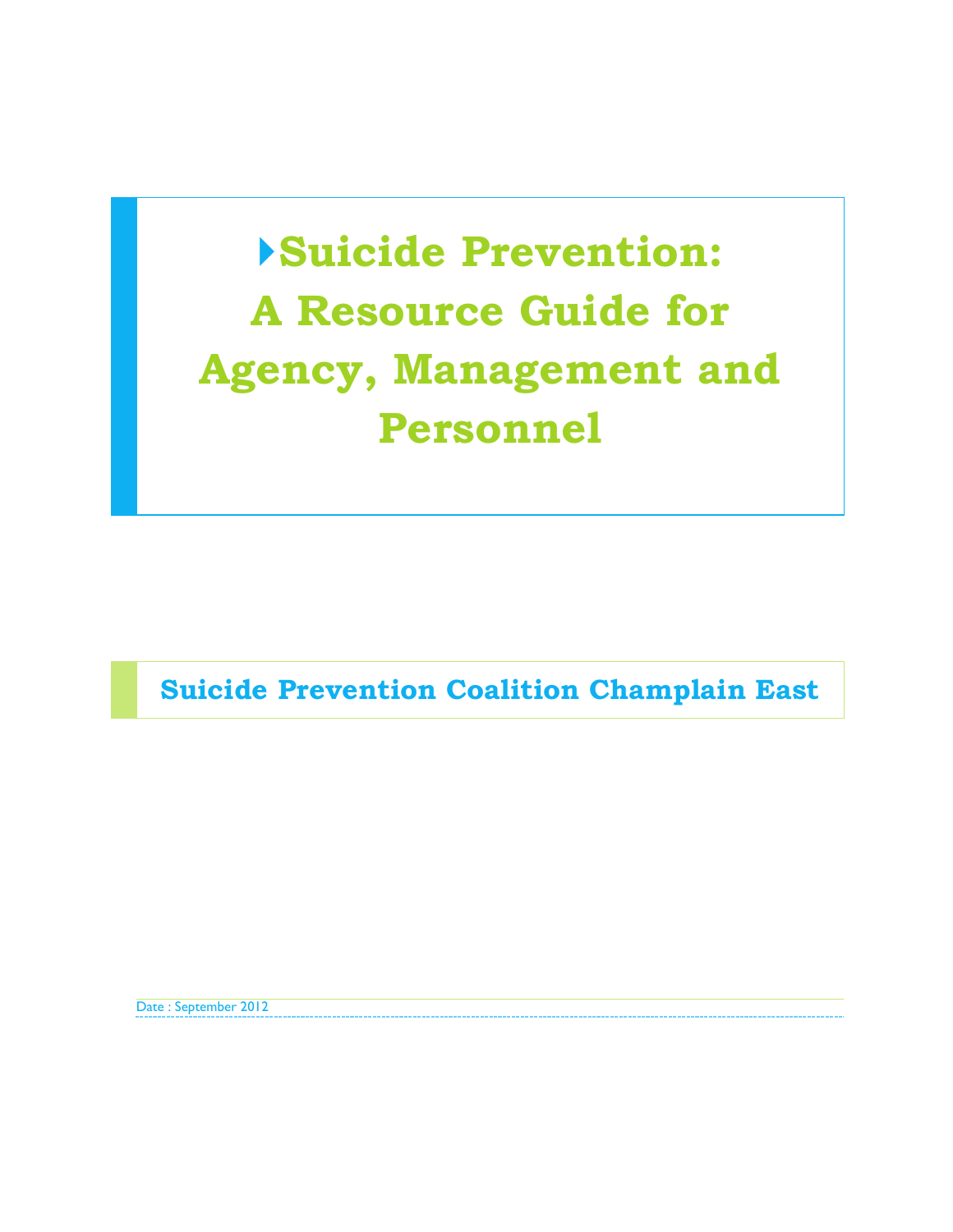# **Table of Contents**

| HOW ACTIVE IS YOUR ORGANIZATION IN PROMOTING SUICIDE PREVENTION AND GOOD MENTAL HEALTH? 5  |  |
|--------------------------------------------------------------------------------------------|--|
|                                                                                            |  |
|                                                                                            |  |
|                                                                                            |  |
|                                                                                            |  |
|                                                                                            |  |
|                                                                                            |  |
|                                                                                            |  |
|                                                                                            |  |
|                                                                                            |  |
|                                                                                            |  |
|                                                                                            |  |
|                                                                                            |  |
|                                                                                            |  |
|                                                                                            |  |
|                                                                                            |  |
|                                                                                            |  |
|                                                                                            |  |
|                                                                                            |  |
|                                                                                            |  |
|                                                                                            |  |
|                                                                                            |  |
|                                                                                            |  |
|                                                                                            |  |
|                                                                                            |  |
|                                                                                            |  |
|                                                                                            |  |
|                                                                                            |  |
|                                                                                            |  |
| THE FOLLOWING ORGANIZATIONS PROVIDE INFORMATION AND RESOURCES TO PROMOTE MENTAL HEALTH AND |  |
|                                                                                            |  |
| THE FOLLOWING ORGANIZATIONS PROVIDE INFORMATION ON SUICIDE AND SUICIDE PREVENTION:  32     |  |
|                                                                                            |  |
|                                                                                            |  |
|                                                                                            |  |
|                                                                                            |  |
|                                                                                            |  |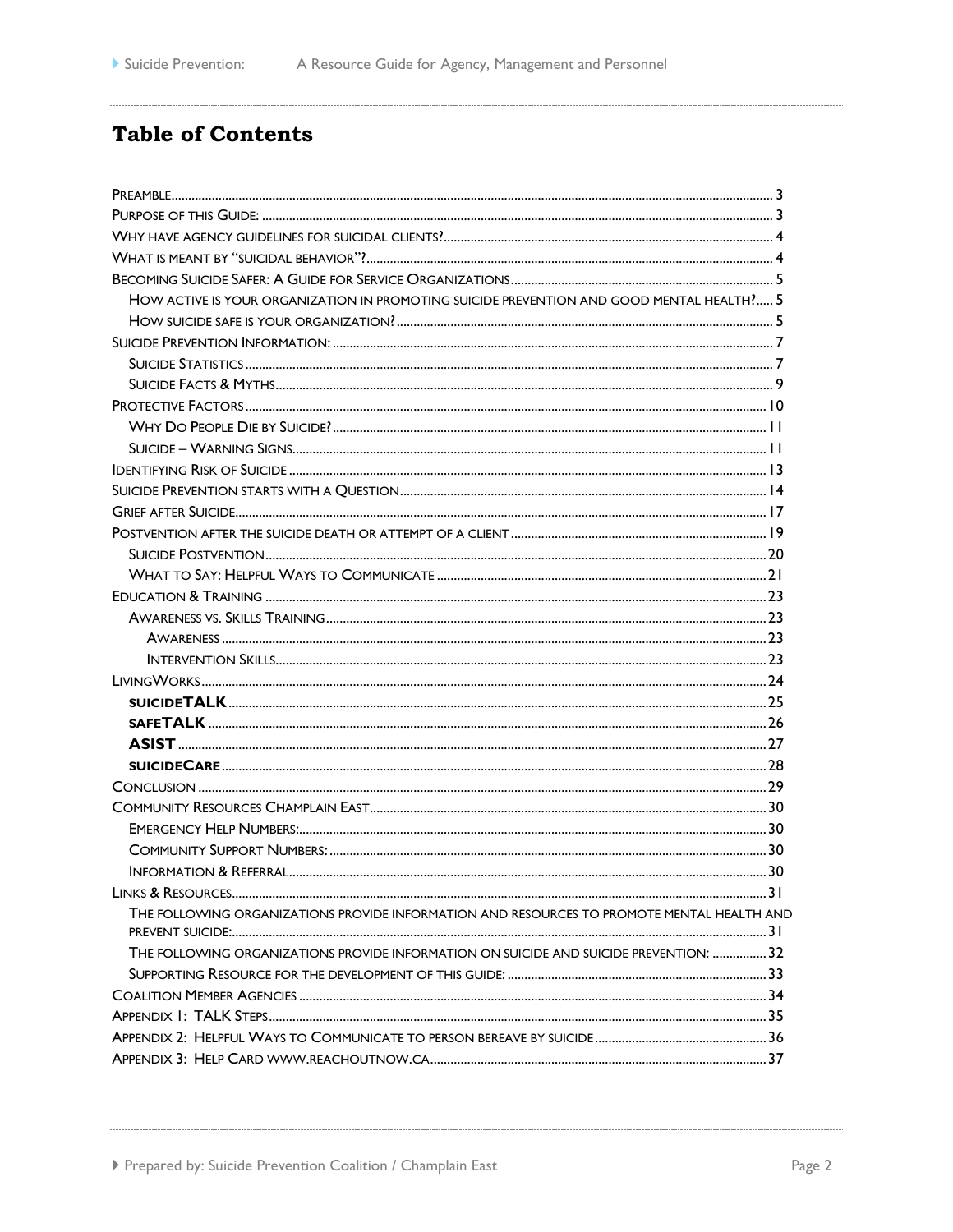# <span id="page-2-0"></span>Preamble

Pain, fear and despair overwhelm hope. It is almost always preventable through caring, compassion, commitments and community. Preventing suicides and supporting those who have experienced a loss is what the Suicide Prevention Coalition / Champlain East aims to achieve.

The Eastern Ontario Health Unit released its Injury Report for Eastern Ontario in the fall of 2009 (**[http://www.eohu.ca/\\_files/reports/report60.pdf](http://www.eohu.ca/_files/reports/report60.pdf)**) and suicide was found to be the highest in terms of mortality and intentional injury in most populations in our region for both men and women. This data prompted the Canadian Mental Health Association/Champlain East and & EOHU to form a partnership and create the development of the Suicide Prevention Coalition / Champlain East in January 2010.

The Champlain East Suicide Prevention Coalition works in partnership with the community of Stormont, Dundas, Glengarry, Prescott, Russell and Akwesasne to develop and support comprehensive strategies to prevent suicide.

The Coalition is comprised of a Steering Committee and three Work Groups in the areas of suicide prevention, intervention and postvention. Our commitment is to look at how we can minimize the harmful consequences of suicide and create a suicide safer community.

# <span id="page-2-1"></span>Purpose of this Guide:

People at risk of suicide are seen in a wide variety of settings. Within the social and health services community, caregivers are likely to come into contact with suicidal clients frequently. This is true whether or not the specific mandate of the organization is the care of those at risk of suicide.

In fact, since suicidal feelings are common among many depressed or troubled clients, it is undesirable to have specific services that deal with just suicide. Suicidal feelings are outward manifestations of other problems like abuse, low self-esteem, family violence, mental illness, substance abuse and tragic loss.

The goal of this resource guide is to increase education and awareness on the topic of suicide and encourage organization to implement suicide prevention protocols / guidelines that would assist employees to respond to at risk individuals. With increased knowledge, it is our hope that the incidence of suicide and suicide attempt in Champlain East will be reduced.

This guide represents a compilation of suicide prevention information from various sources as noted throughout the document. The Suicide Prevention Coalition is not the sole author of this document.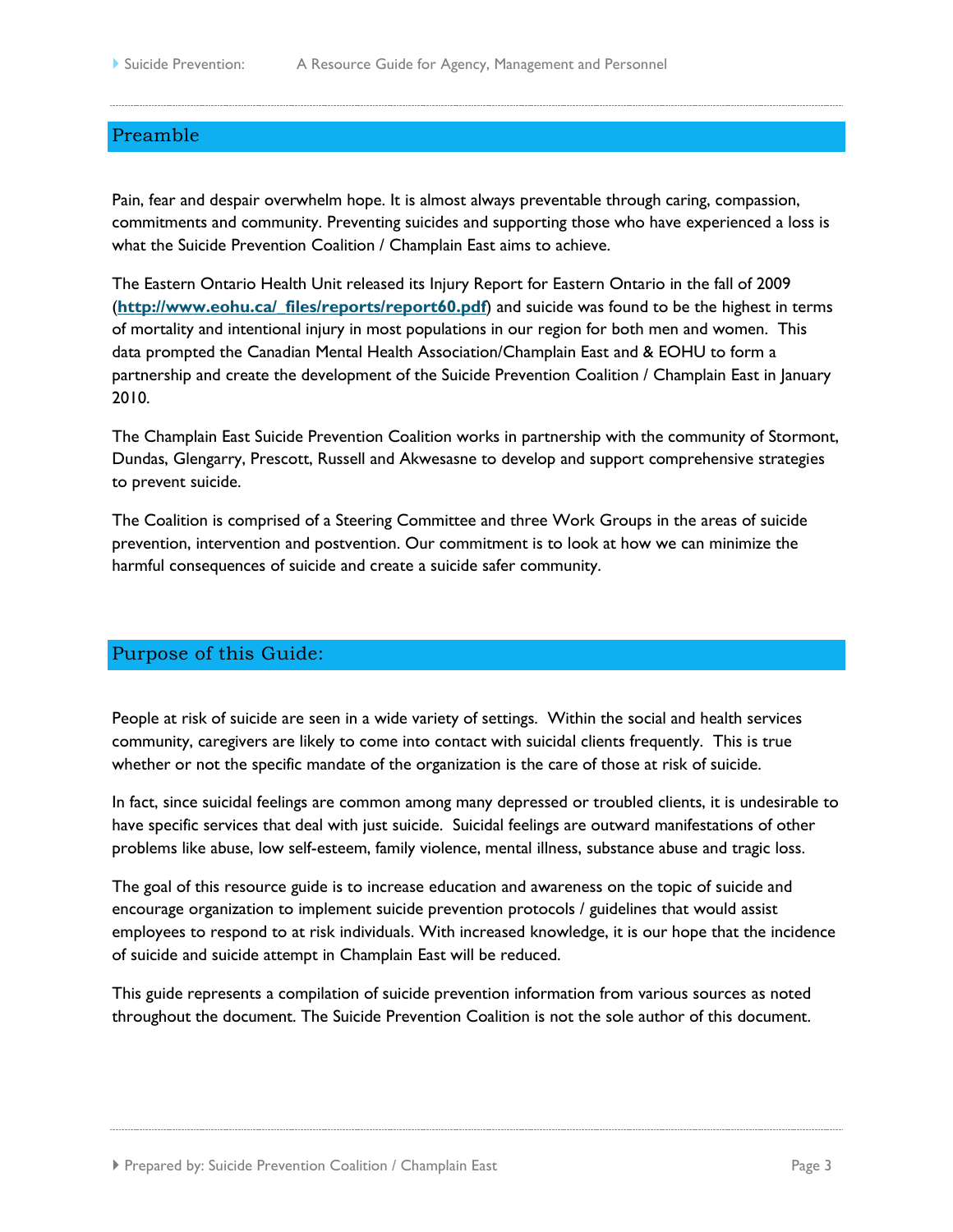# <span id="page-3-0"></span>Why have agency guidelines for suicidal clients?

Every health or social service, be it a counseling agency, a self-help group or a community health centre, might benefit from considering the services they provide to people at risk of suicide. Be it assessment and referral or long term psychotherapy, all community helping service should be prepared to assist those at risk of suicide to whatever degree is appropriate to their particular service.

It is suggested that specific guidelines or a protocol be developed to ensure that staff, volunteers, management and clients know both the mandate and limitations of their service.

Every service or group that could be considered a "helping" resource should train their staff to do accurate assessment and referral of people at risk of suicide. **Knowledge of the material in this document is not intended to replace adequate staff training.** Virtually all social services and community resources can play a supportive role for clients at risk of suicide. It is the hope of the Coalition, that eventually, this resource will make its way into the Human Resources Department of every business and organization in Champlain East.

# <span id="page-3-1"></span>What is meant by "suicidal behavior"?

The phrase "suicidal behavior" is a broad term used to describe a range of life threatening or selfdestructive behaviours. There are many words used to describe the non-fatal suicidal behaviours; none are really correct or incorrect. In these guidelines the following definitions will be used. They are commonly accepted among helping professionals in our region and elsewhere.

#### **Suicide**

Death caused by self-directed injurious behavior with any intent to die as a result of the behavior.

#### **Suicide attempt**

A non-fatal self-directed potentially injurious behavior with any intent to die as a result of the behavior. A suicide attempt may or may not result in injury.

#### **Suicidal ideation**

Thinking about, considering, or planning for suicide.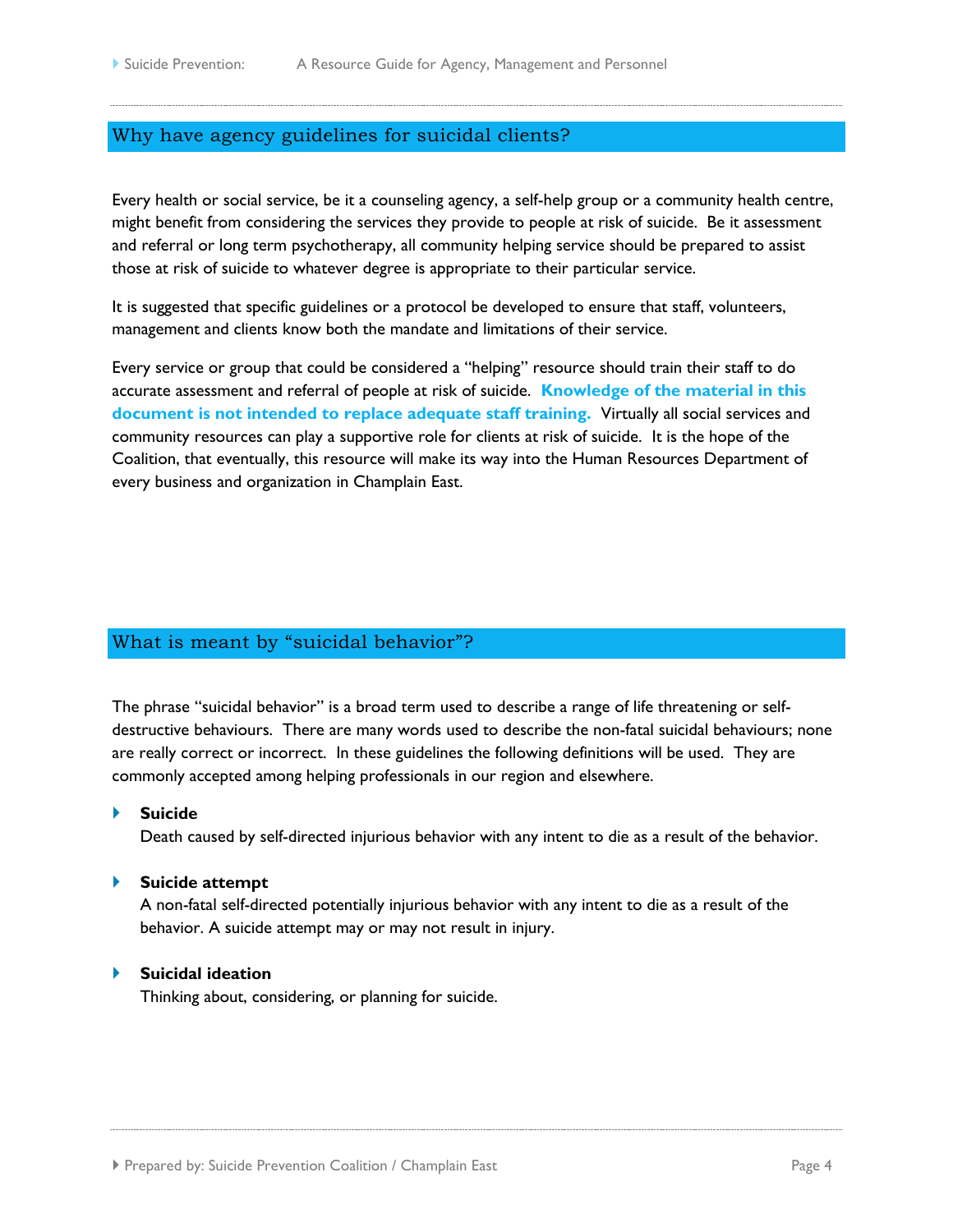# <span id="page-4-0"></span>Becoming Suicide Safer: A Guide for Service Organizations

<span id="page-4-1"></span>How active is your organization in promoting suicide prevention and good mental health?

In Canada, suicide is a major public health issue. In fact, more than 3,500 people die by suicide in Canada every year, each death touching friends, family, coworkers, teachers and entire communities. At the same time, suicide or thoughts of suicide are often connected with stigma and feelings of shame, which can further isolate people when they need the support of others the most. Suicides are preventable, and your organization can play an important role in helping to keep people safe, alive and reconnect with hope.

Suicide affects us all, and we all have a responsibility to work towards a suicide safer society. Suicide prevention is everyone's business. As a member of your community, your organization is in a unique position to play a critical role in preventing suicides and connecting people to resources and supports when they need it. This pamphlet contains some simple but important ideas that can help you make your organization and community suicide safer.

Suicide is most often the result of pain, hopelessness and despair. It is almost always preventable through caring, compassion, commitment and community

Please consider the following questions carefully.

#### <span id="page-4-2"></span>How suicide safe is your organization?

- $\checkmark$  Do you offer a confidential employee assistance program?
- $\checkmark$  Is the employee assistance program promoted and accessible?
- $\checkmark$  Are cards and posters for local helpline and crisis services available to staff and clients? Are they prominently displayed in public areas?
- $\checkmark$  Do your organizational policies reflect suicide safety? Do these policies encourage help seeking behaviors, and clearly communicate that talking helps? Is there a suicide prevention protocol in place?
- $\checkmark$  Does your webpage have a link to the Canadian Association for Suicide Prevention, www.suicideprevention.ca or other local/regional suicide prevention services?
- $\checkmark$  Do you include or consider the needs of survivors bereaved by suicide, caregivers of people struggling with suicidal thoughts and behaviours and those with lived experience in your program planning?
- $\checkmark$  Do you have information readily available on suicide bereavement and local suicide bereavement support groups?
- $\checkmark$  Do your workplace values reflect a genuine concern for the wellness of employees, promoting physical, mental and spiritual health?
- $\checkmark$  Do you have a workplace mental health program or strategy?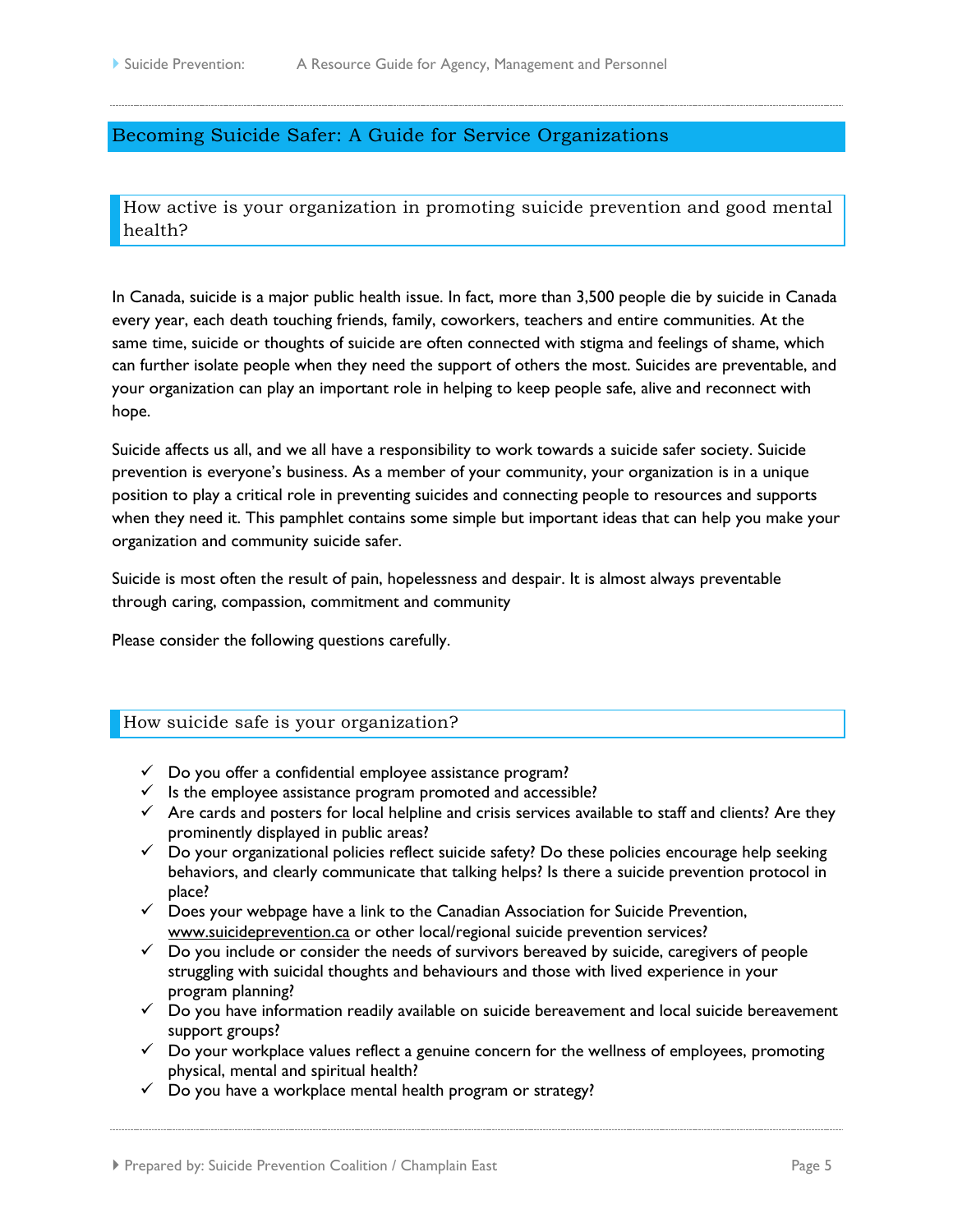- $\checkmark$  Does your workplace offer mental health related benefits? Are they covered at the same rate as physical health benefits?
- $\checkmark$  Do staff members know when to ask about suicide?
- $\checkmark$  Do staff know how to ask someone about suicide?
- $\checkmark$  Does your organization promote work-life balance to increase mental and emotional resiliency?
- $\checkmark$  Is there universal screening for suicide in your organization?
- $\checkmark$  Is each client/patient assessed for suicide risk at regular intervals or when there is a change in their situation?
- $\checkmark$  Is each client/patient assessed for both protective and risk factors?
- $\checkmark$  Do staff feel confident in their skills to have a conversation about suicide?
- $\checkmark$  Do staff receive training in suicide intervention, prevention and postvention?
- $\checkmark$  Does your organization have mechanisms and supports in place that address immediate safety needs?
- $\checkmark$  Do you identify treatment and monitoring strategies to ensure client/patient safety?
- $\checkmark$  Do you follow up within 24 hours of discharge or the transition of care of people deemed to be at risk for suicide?
- $\checkmark$  Do you develop and document individual care plans for people deemed to be at risk for suicide?
- $\checkmark$  Do staff understand the difference between mental illness and mental health?
- $\checkmark$  Does your organization educate staff and clients about mental illness?
- $\checkmark$  Does your organization assess mental health issues routinely?
- $\checkmark$  Does your organization deliver services that are trauma informed?
- $\checkmark$  Does your organization routinely assess for trauma?
- $\checkmark$  Does your organization asses clients for drug and alcohol use?
- $\checkmark$  Does your staff have access to ongoing educational opportunities related to mental health and wellness?
- $\checkmark$  Does your organization work towards eliminating stigma related to mental illness such as participating in anti-stigma campaigns
- $\checkmark$  Does your organization take part in promoting and participating in World Suicide Prevention Day every September 10th?
- $\checkmark$  Do staff know where to get more information regarding suicide prevention, intervention and postvention?
- $\checkmark$  is your organization a member of and support the Canadian Association for Suicide
- $\checkmark$  Prevention?
- $\checkmark$  Is your organization familiar with the work of the Mental Health Commission of Canada and the Mental Health Framework "Toward Recovery & Wellbeing"?
- $\checkmark$  Is your organization connected with or a member of your local suicide prevention committee?

*\*SOURCE:* Information was adapted from original sources: Canadian Association for Suicide Prevention **[www.suicideprevention.ca](http://www.suicideprevention.ca/)**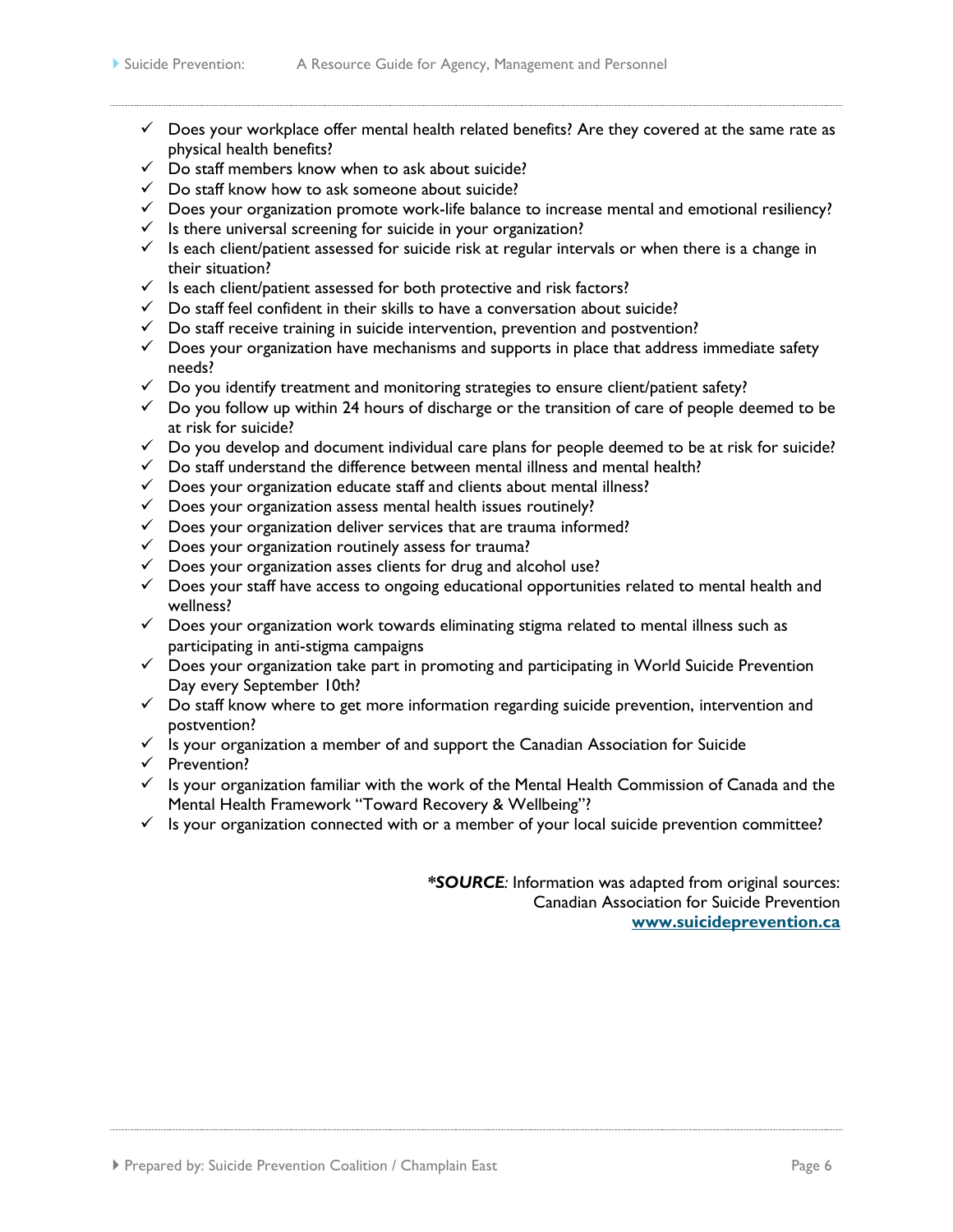# <span id="page-6-0"></span>Suicide Prevention Information:

#### <span id="page-6-1"></span>Suicide Statistics

#### **Canada and Ontario**

The suicide rate for Canadians, as measured by the WHO, is 15 per 100,000 people. Yet, according to numerous studies, rates are even higher among specific groups. For example, the suicide rate for Inuit peoples living in Northern Canada is between 60 and 75 per 100,000 people, significantly higher than the general population. Other populations at an increased risk of suicide include youth, the elderly, inmates in correctional facilities, people with a mental illness, and those who have previously attempted suicide. According to Statistics Canada, between 1997 and 1999, there was a 10 percent increase in suicides across Canada, from 3,681 to 4,074. In Ontario alone, suicides rose from 930 in 1997 to 1,032 in 2001.

#### **Gender**

Men commit suicide at a rate four times higher than that of women. According to a report by the Canadian Institute for Health Information (CIHI), more men in Ontario committed suicide in the past 10 years than died in car crashes. Approximately 591 men committed suicide in Ontario between 1990 and 2000, while 558 men died in car crashes. Women, however, make 3 to 4 times more suicide attempts than men do, and women are hospitalized in general hospitals for attempted suicide at 1.5 times the rate of men. Studies indicate that there is a significant correlation between a history of sexual abuse and the lifetime number of suicide attempts, and this correlation is twice as strong for women as for men.

#### **Age**

In Canada, suicide accounts for 24 percent of all deaths among 15-24 year olds and 16 percent among 16-44 year olds. Suicide is the second leading cause of death for Canadians between the ages of 10 and 24. Seventy-three percent of hospital admissions for attempted suicide are for people between the ages of 15 and 44.

#### **Suicide and Mental Illness**

People with mood disorders are at a particularly high risk of suicide. Studies indicate that more than 90 percent of suicide victims have a diagnosable psychiatric illness, and suicide is the most common cause of death for people with schizophrenia. Both major depression and bipolar disorder account for 15 to 25 percent of all deaths by suicide in patients with severe mood disorders. According to Toronto Metro Police Mental Health Act data, the number of documented suicide attempts rose 14 percent from 1996 to 2001. Statistics Canada reports that suicide is the eleventh leading cause of death in Canada.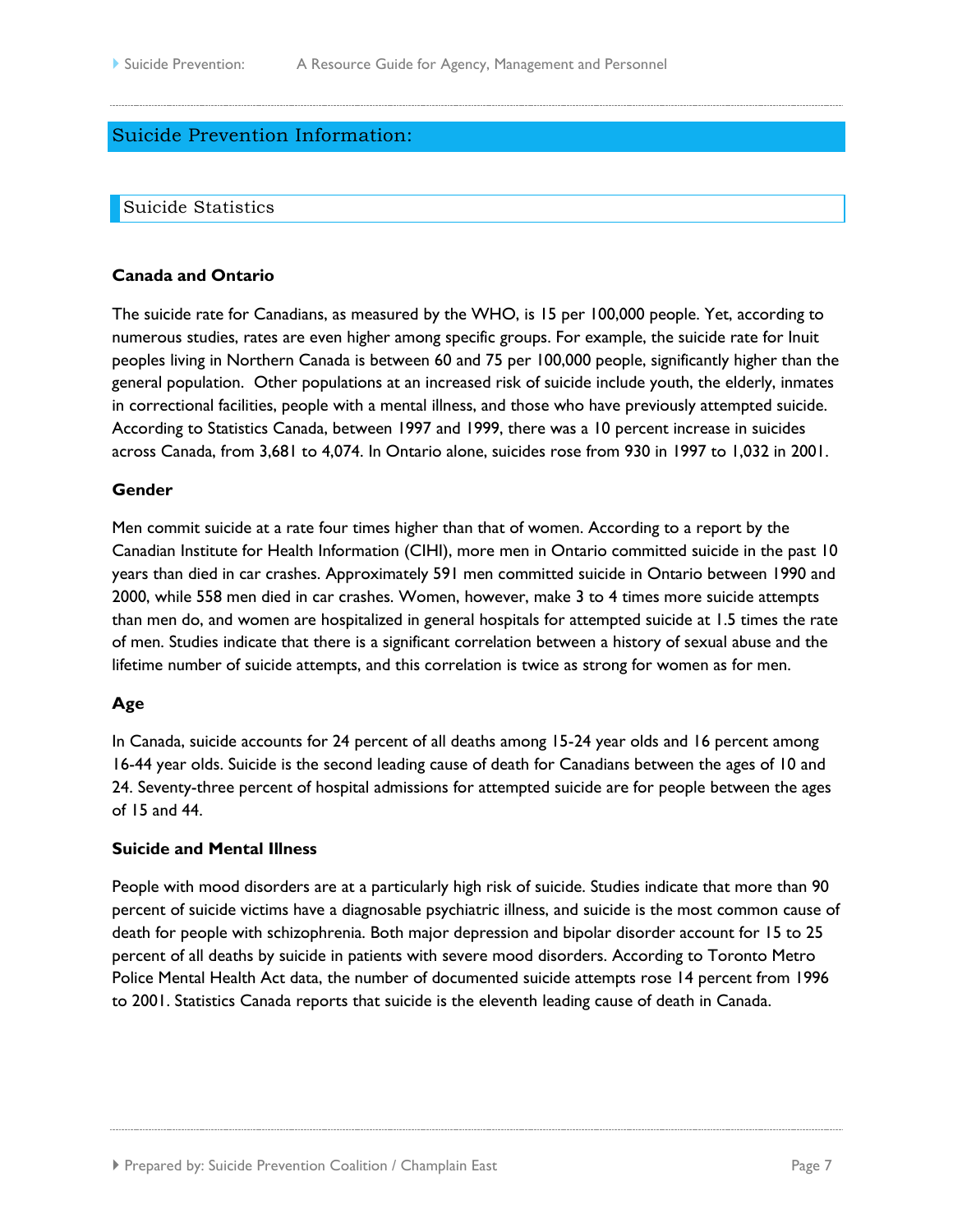#### **Seasons**

Despite a commonly held myth that the Christmas season has the highest suicide rate of all the seasons, studies have proven that across North America, suicide rates are actually lower at that time of year. Studies suggest that while the holidays can bring up some very difficult emotions, they also tend to evoke feelings of familial bonds and these feelings may act as a buffer against suicide.

It is important to note, however, that while suicide rates do not increase over the holiday season, depression rates do. Numerous studies, as well as anecdotal evidence from the Mood Disorders Association of Ontario and the Toronto Distress Centre, confirm that both the number and severity of calls by depressed persons increases every year through November and December, returning to normal volume towards the end of January.

Late July and August have the highest suicide rate out of all the months of the year. Some studies suggest that the increase is due to the seasonal change and that this period is one that often brings about changes in personal situations as well. It is suggested that all these elements of change – whether there are dramatic changes happening in someone's life, or whether someone feels defeated because their situation seems to never change – can lead people to suicide. A number of studies indicate that an especially high-risk time for vulnerable teens is when they go back to school. Whatever the reason, the rates are so high among aboriginal youth at this time of year that the Centre for Addiction and Mental Health says autumn is referred to as the "suicide season".

> **Source:** Canadian Mental Health Association - Ontario **[http://www.ontario.cmha.ca/fact\\_sheets.asp?cID=3965](http://www.ontario.cmha.ca/fact_sheets.asp?cID=3965)**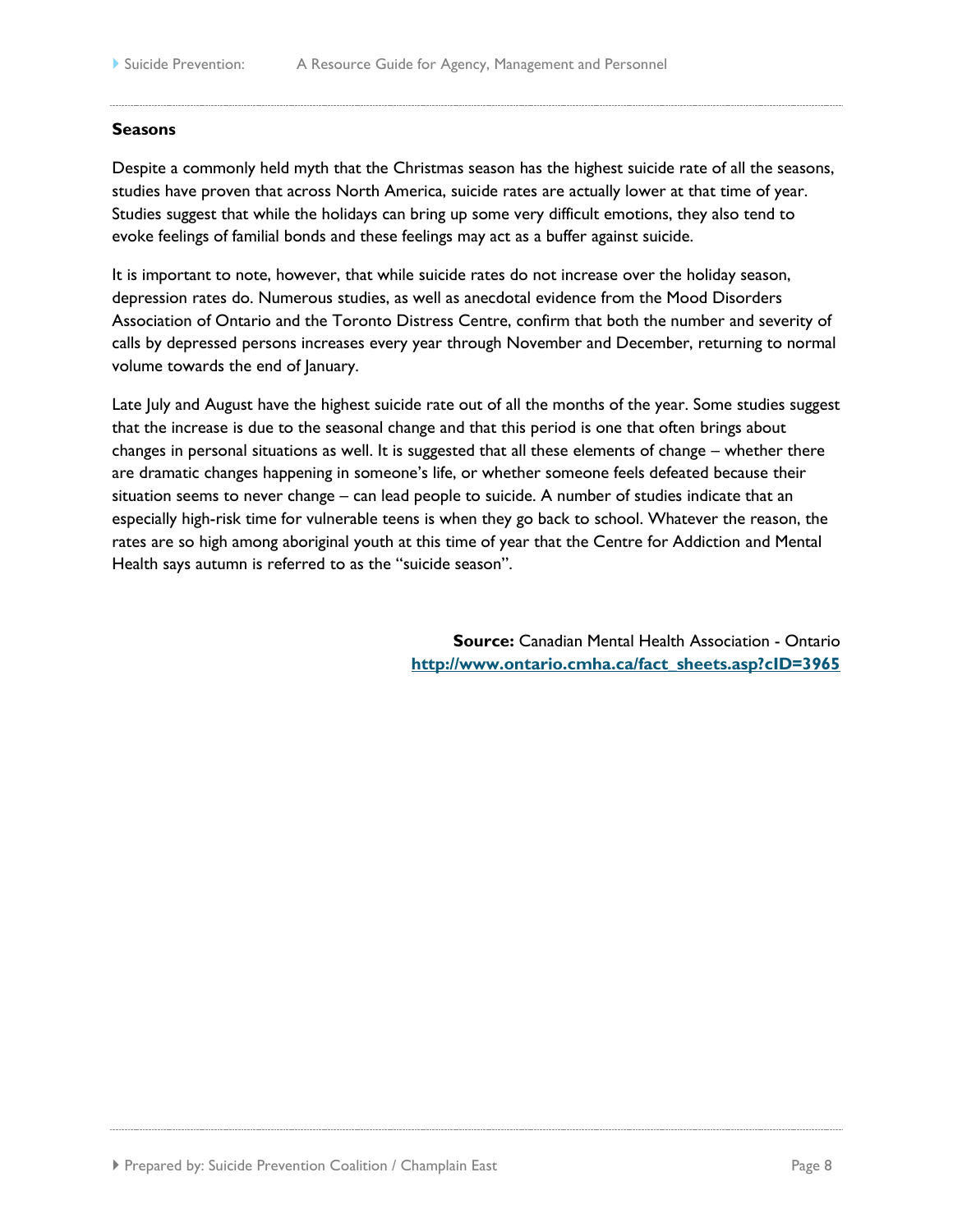#### <span id="page-8-0"></span>Suicide Facts & Myths

*Myth:* Young people rarely think about suicide.

*Reality:* Teens and suicide are more closely linked than adults might expect. In a survey of 15,000 grade 7 to 12 students in British Columbia, 34% knew of someone who had attempted or died by suicide; 16% had seriously considered suicide; 14% had made a suicide plan; 7% had made an attempt and 2% had required medical attention due to an attempt.

*Myth:* Talking about suicide will give a young person the idea, or permission, to consider suicide as a solution to their problems.

*Reality:* Talking calmly about suicide, without showing fear or making judgments, can bring relief to someone who is feeling terribly isolated. A willingness to listen shows sincere concern; encouraging someone to speak about their suicidal feelings can reduce the risk of an attempt.

*Myth:* Suicide is sudden and unpredictable.

*Reality:* Suicide is most often a process, not an event. Eight out of ten people who die by suicide gave some, or even many, indications of their intentions.

*Myth:* Suicidal youth are only seeking attention or trying to manipulate others.

*Reality:* Efforts to manipulate or grab attention are always a cause for concern. It is difficult to determine if a youth is at risk of suicide. All suicide threats must be taken seriously.

*Myth:* Suicidal people are determined to die.

**Reality:** Suicidal youth are in pain. They don't necessarily want to die; they want their pain to end. If their ability to cope is stretched to the limit, or if problems occur together with a mental illness, it can seem that death is the only way to make the pain stop.

*Myth:* A suicidal person will always be at risk.

*Reality:* Most people feel suicidal at some time in their lives. The overwhelming desire to escape from pain can be relieved when the problem or pressure is relieved. Learning effective coping techniques to deal with stressful situations can help.

**Source:** Canadian Mental Health Association - Ontario **[http://www.ontario.cmha.ca/fact\\_sheets.asp?cID=3246](http://www.ontario.cmha.ca/fact_sheets.asp?cID=3246)**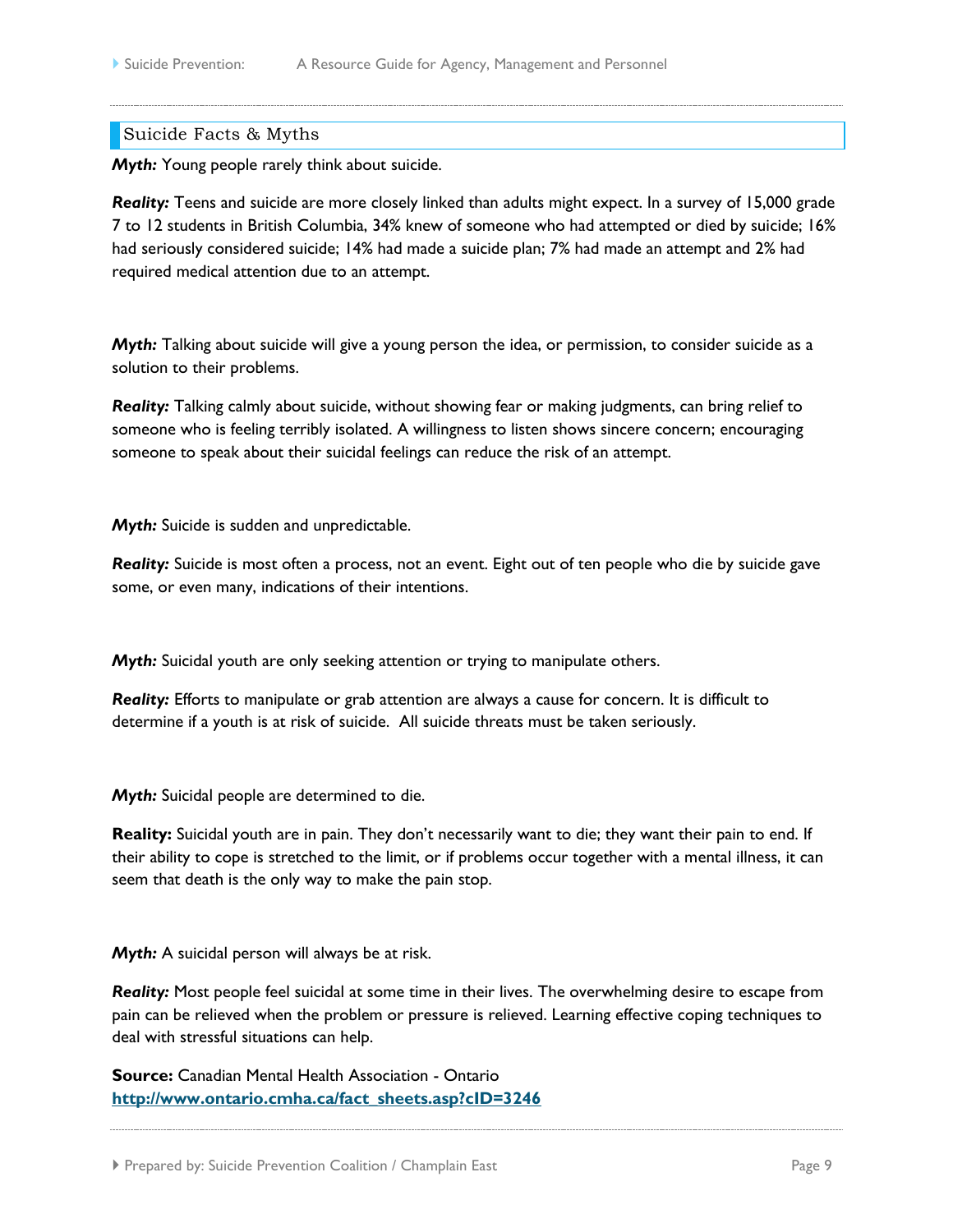### <span id="page-9-0"></span>Protective Factors

A protective factor is a characteristic or attribute that reduces the likelihood of attempting or completing suicide. Protective factors are skills, strengths, or resources that help people deal more effectively with stressful events. They enhance resilience and help to counterbalance risk factors. Protective factors can be considered to be either personal or external/ environmental.

#### **Personal Protective Factors**

- Attitudes, values, and norms prohibiting suicide e.g. strong beliefs about the meaning and value of life
- Social skills e.g. decision-making, problem-solving, and anger management
- Good health and access to mental and physical health care
- Strong connections to friends, family, and supportive significant others
- Cultural, religious or spiritual beliefs that discourage suicide
- A healthy fear of risky behaviors and pain
- Hope for the future; optimism
- Sobriety
- Medical compliance and a sense of the importance of health and wellness
- Impulse control
- Strong sense of self-worth or self-esteem
- Sense of personal control or determination
- Access to a variety of clinical interventions and support for help seeking
- Coping skills
- **Resiliency**
- Reasons for living
- Being married or a parent

#### **External/Environmental Protective Factors**

- Strong relationships, particularly with family members
- **Deportunities to participate in and contribute to school and/or community projects/activities.**
- A reasonably safe and stable environment
- Restricted access to lethal means
- **Responsibilities/duties to others**
- **Pets**

Increasing protective factors can serve to decrease suicide risk. Strengthening these factors should be an ongoing process to increase resiliency during the presence of increased risk factors or other stressful situations. However, positive resistance to suicide is not permanent, so programs that support and maintain protection against suicide should be ongoing.

*\*SOURCE:* Information was adapted from original sources: Center for Disease Control and Prevention. Suicide Prevention Scientific Information: Risk and Protective Factors. Retrieved on August 2, 2010 from **<http://www.cdc.gov/ncipc/dvp/suicide/Suicide-risk-p-factors.htm>**

Suicide Prevention Resource Center. Risk and Protective Factors for Suicide. Retrieved on August 2, 2010 from **<http://www.sprc.org/library/srisk.pdf>**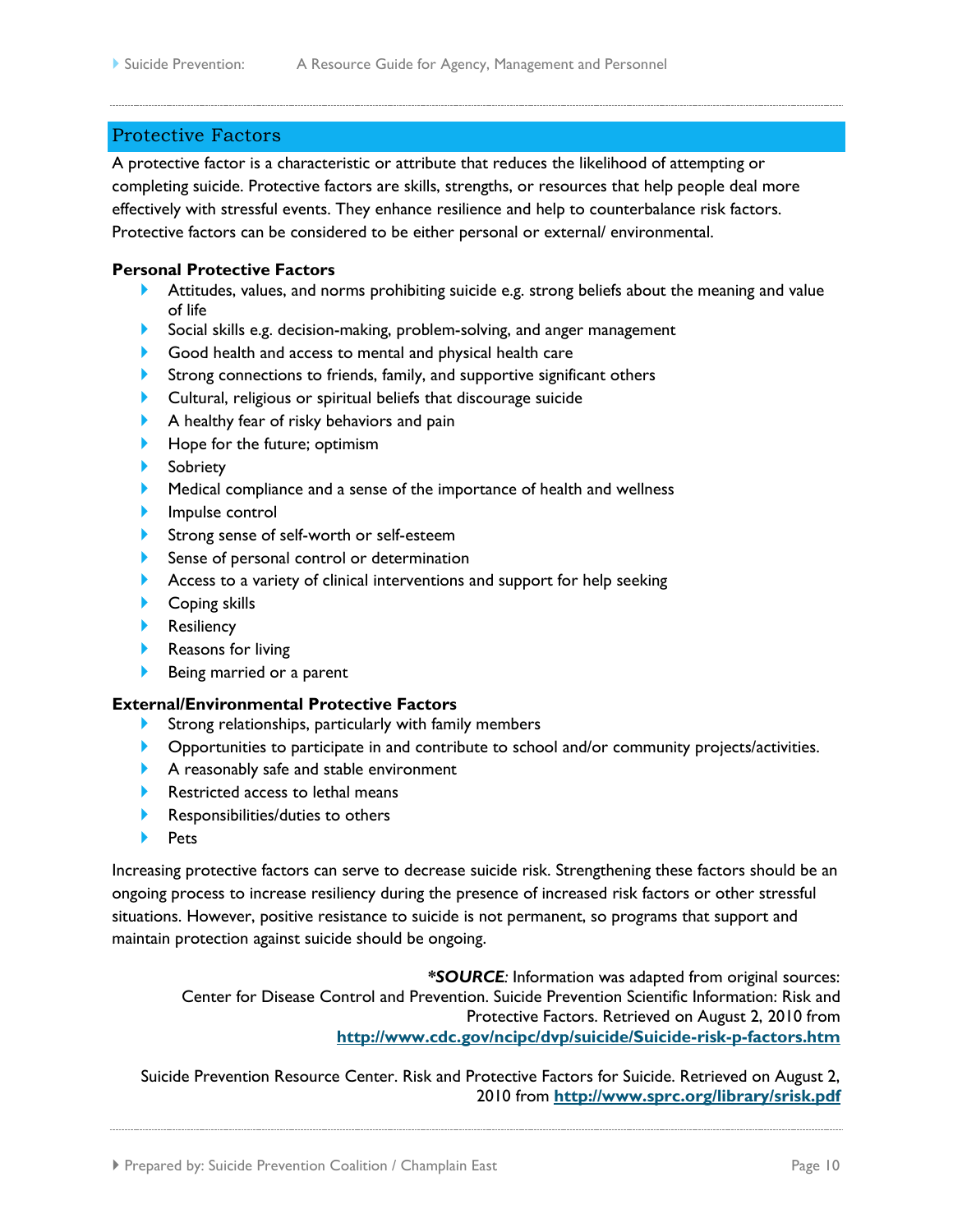### <span id="page-10-0"></span>Why Do People Die by Suicide?

There are many circumstances which can contribute to someone's decision to end his/her life, but a person's feelings about those circumstances are more important than the circumstances themselves. All people who consider suicide feel that life is unbearable. They have an extreme sense of hopelessness, helplessness, and desperation. With some types of mental illness, people may hear voices or have delusions which prompt them to kill themselves.

People who talk about suicide or make an attempt do not necessarily want to die. Often, they are reaching out for help. Sometimes, a suicide attempt becomes the turning point in a person's life if there is enough support to help him/her make necessary changes.

If someone you know is feeling desperate enough to commit suicide, you may be able to help him/her find a better way to cope. If you yourself are so distressed that you cannot think of any way out except by "ending it all," remember, help for your problems is available.

#### <span id="page-10-1"></span>Suicide – Warning Signs

Suicide. We would rather not talk about it. We hope it will never happen to anyone we know. But suicide is a reality, and it is more common than you might think. The possibility that suicide could claim the life of someone you love cannot be ignored. By paying attention to warning signs and talking about the "unthinkable," you may be able to prevent a death.

#### **Common warning signs include**:

- Becoming depressed or withdrawn
- Behaving recklessly
- Getting affairs in order and giving away valued possessions
- Showing a marked change in behavior, attitudes or appearance
- Abusing drugs or alcohol
- Suffering a major loss or life change

The following list gives more examples, all of which can be signs that somebody is contemplating suicide. Of course, in most cases these situations do not lead to suicide. But, generally, the more signs a person displays, the higher the risk of suicide.

#### **Situations**

- Family history of suicide or violence
- Sexual or physical abuse
- **Death of a close friend or family member**
- Divorce or separation, ending a relationship
- Failing academic performance, impending exams, exam results
- Job loss, problems at work
- Impending legal action
- Recent imprisonment or upcoming release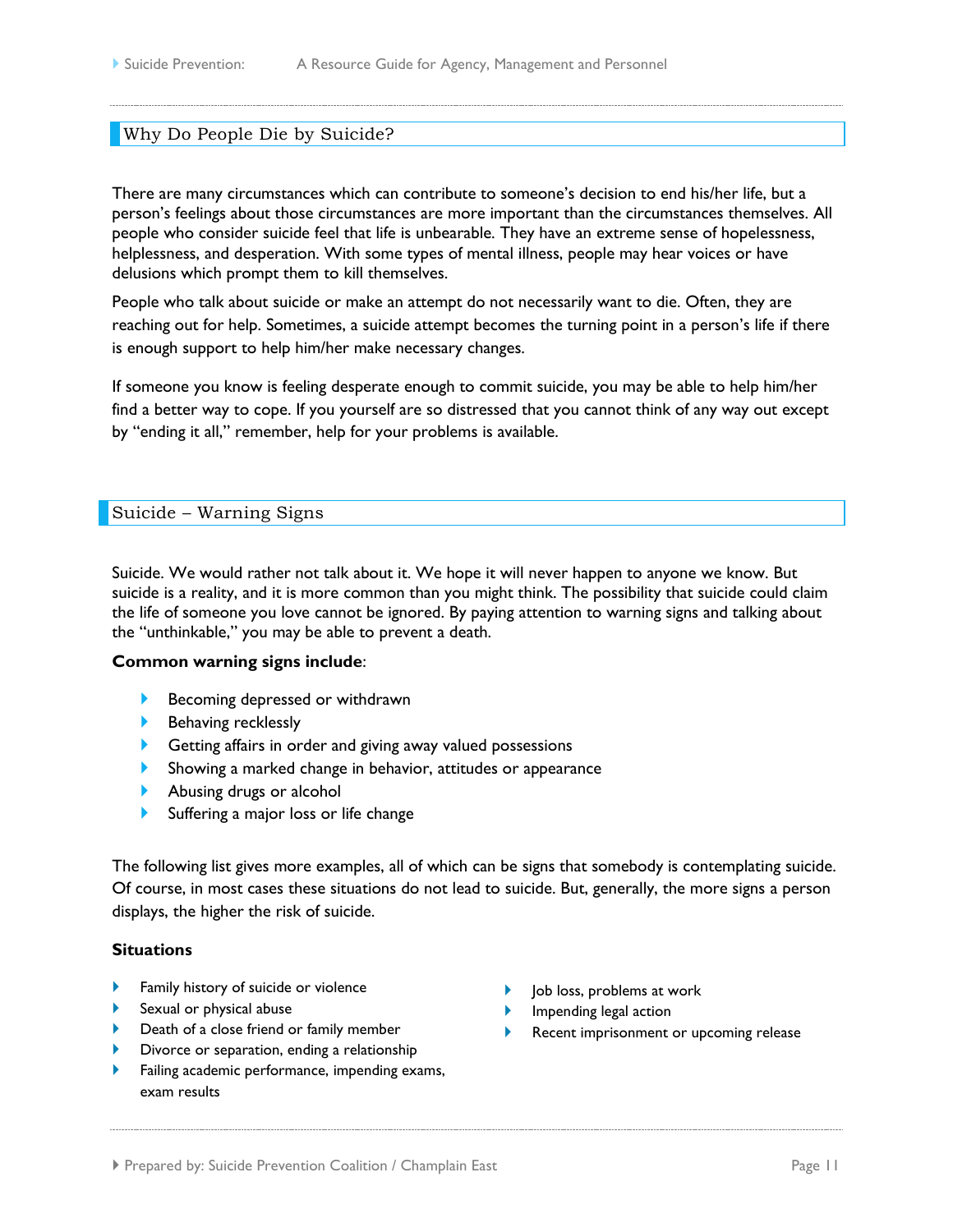- **Behaviours**
- Crying
- Fighting
- Breaking the law
- Impulsiveness
- Self-mutilation
- **Writing about death and** suicide
- Previous suicidal behaviour
- Extremes of behaviour
- Changes in behaviour
- **Physical Changes**
- **Lack of energy**
- $\blacktriangleright$  Disturbed sleep patterns sleeping too much or too little
- $\blacktriangleright$  Loss of appetite
- **Sudden weight gain or loss**
- $\blacktriangleright$  Increase in minor illnesses
- **Change of sexual interest**
- Sudden change in appearance
- **Lack of interest in** appearance
- **Thoughts and Emotions**
- **FI** Thoughts of suicide
- $\blacktriangleright$  Loneliness lack of support from family and friends
- Rejection, feeling marginalized
- **Deep sadness or guilt**
- **Unable to see beyond a** narrow focus
- **Daydreaming**
- Anxiety and stress
- Helplessness
- Loss of self-worth

# **WHO IS AT RISK?**

People likely to commit suicide include those who:

- are having a serious physical or mental illness
- **a** are abusing alcohol or drugs
- are experiencing a major loss, such as the death of a loved one, unemployment or divorce
- **a** are experiencing major changes in their life, such as teenagers and seniors
- have made previous suicide threats

*\*SOURCE:* Information was adapted from original source

Centre for Suicide Prevention [http://www.suicideinfo.ca](http://www.suicideinfo.ca/)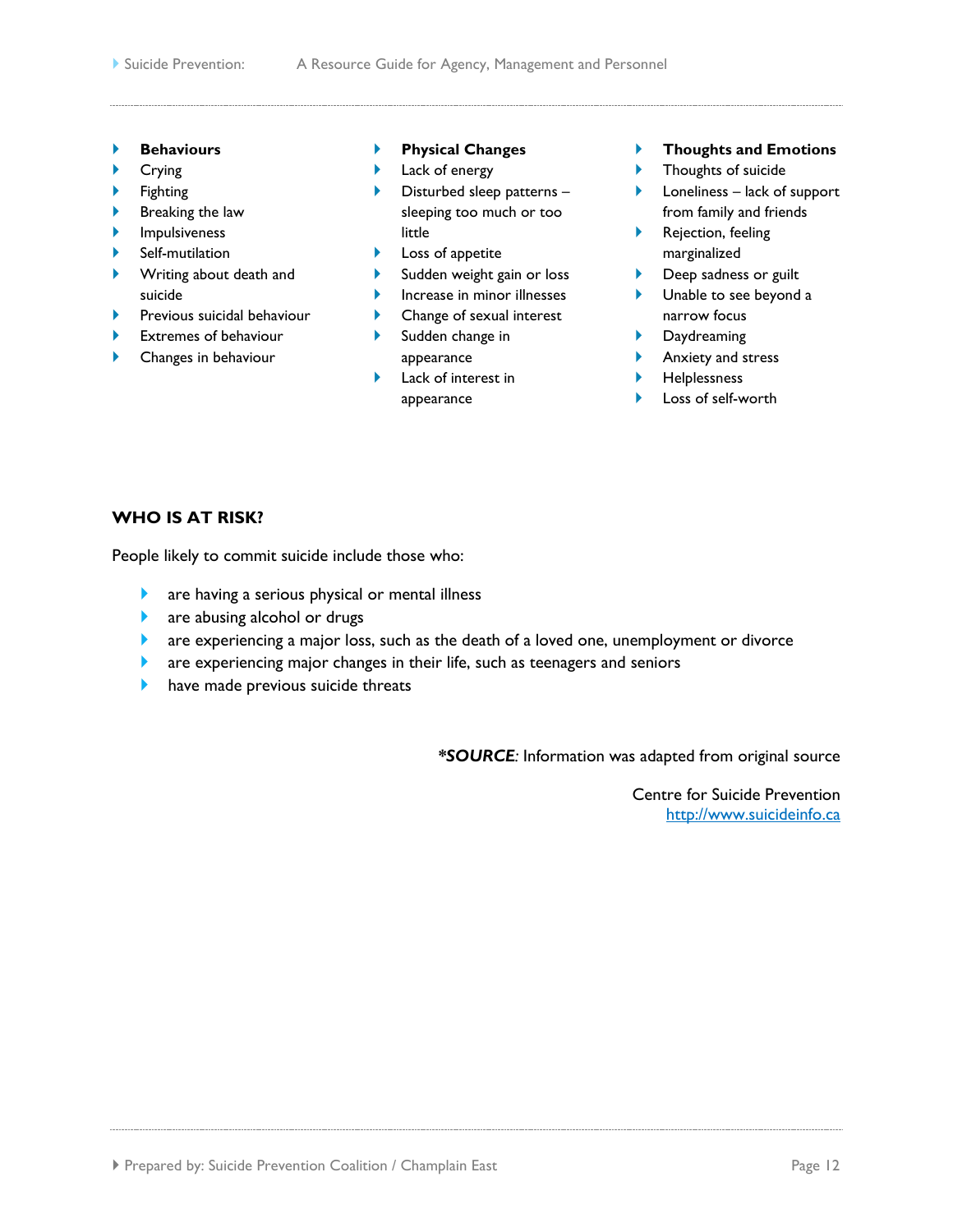# <span id="page-12-0"></span>Identifying Risk of Suicide

Talking about suicide is not an everyday conversation that we have with people; yet you may encounter people who may be experiencing intense emotion and pain related to trauma or other life events, so it would be important to check out if they are thinking about suicide.

People who have had someone they know and care about die by suicide are at 40 X greater risk of suicide. (LivingWorks, 2006) and having these thoughts at a time of significant grief and acute stress is not uncommon.

It is helpful if you are the one to start the conversation about suicide so that the person has permission to talk about their thoughts and feelings and then you would have the opportunity to connect them to suicide intervention helpers if it is needed.

One best practice approach listed on many best practice registries that you could use is called safeTALK which focuses on being suicide alert and then activating help resources in the community. Below is a quick summary of the safeTALK steps, for more information or to attend the safeTALK training visit: **[www.livingworks.net](http://www.livingworks.net/)**

safeTALK could be incorporated into your department's CPR and First Aid training.

*\*SOURCE:* Information was adapted with permission on February 12, 2013, from original sources: **Source:** SafeTALK Trainer Manual **(2007)** Lang, W., Ramsay, R., Tanney, B., Kinzel, T. Suicide Alertness for Everyone. LivingWorks Education. SN1659 03/2007

**Source:** A Guide for Early Responders Supporting Survivors Bereaved by Suicide / Winnipeg Suicide Prevention Network **<http://www.suicideprevention.ca/wp-content/uploads/2012/03/Early-Responder-Final.pdf>**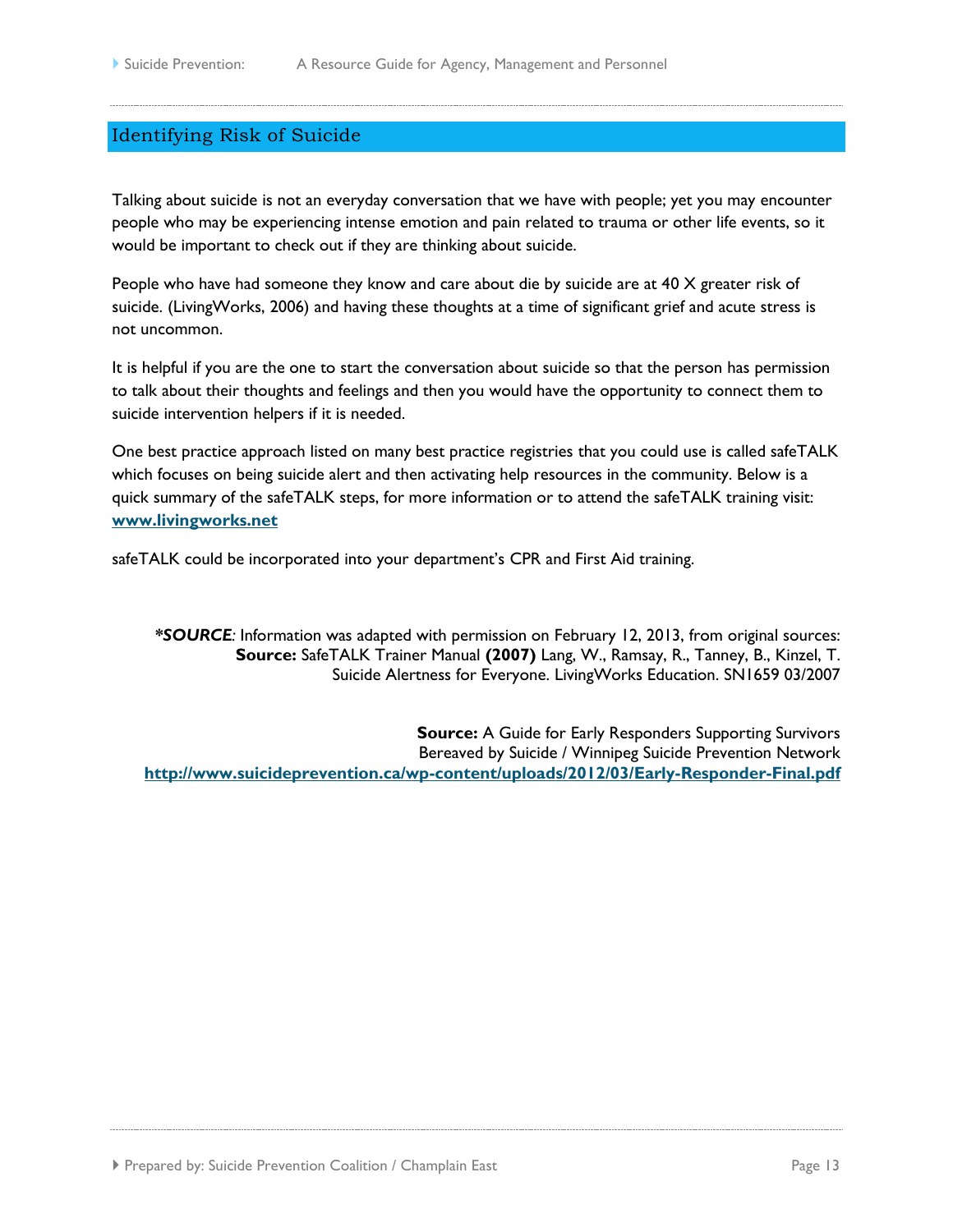# <span id="page-13-0"></span>Suicide Prevention starts with a Question

**Here is a summary of the key elements taught in the LivingWorks Education safeTALK training. The information is not intended to replace the fundamental understandings and practical applications of the TALK steps learned in safeTALK. It is strongly recommended to attend a safeTALK training session to have a complete understanding of the TALK steps principles and application.**

#### **ARE YOU READY TO ASK IT?**

Asking someone and talking about suicide can feel scary. Breaking the silence however sends a powerful message to someone that it is okay to talk about what they are feeling and thinking, that they are not alone, and that you care. When someone is feeling suicidal, it is often less about wanting to die, and more about feeling that they have run out of options and hope. The fear and shame surrounding these feeling keeps people isolated and cut off from accessing help, which allows their fear, hopelessness, and embarrassment to grow bigger and bigger.

Asking about and giving people permission to talk about suicide is the first step towards hope and almost always helps reduce the risk

Asking someone about suicide doesn't put the idea in their head, it gives them the chance to let their fear out and talk about other options. Breaking the silence surrounding suicide increases realistic opportunities to save lives and to reduce suffering.

# **Here is an example of how you may approach and about suicide using the** TALK **steps from the SafeTALK educational program (LivingWorks, 2007):**

**T-TELL**: We would like the person to tell us openly and directly that they are thinking about suicide but often this does not happen. Instead we may need to tune into more subtle "invitations" to begin the conversation about suicide and inquire if thoughts of suicide are present.

The "invitations" may be things we see, hear, sense, or learn about the person, such as:

**SEE:** The person may be weepy or crying, unkempt in appearance, withdrawn or not communicating, giving away their possessions or those of the loved one who died by suicide (normal for people grieving but may also be something you see in people at risk of suicide).

**HEAR:** The person may use statements such as: "I understand why my loved one died the way he/she did", "I can't take this anymore", or "I hope others understand when I am gone" (these statements may be subtle messages of distress and hopelessness that needs to be explored).

**SENSE:** The person may have a range of emotions like feelings of hopelessness, despair, anger, numbness (common reactions in grief but also may be present when people are thinking about suicide).

**LEARN:** The person may share information with you about the trauma of losing other loved ones to suicide or other life events that have happened recently or in the past. (Life events that may put people at greater risk of suicide include rejection, loss, abuse, and their trauma experiences).

The above "Invitations" give us a starting point to inquire about suicide in a more conversational way.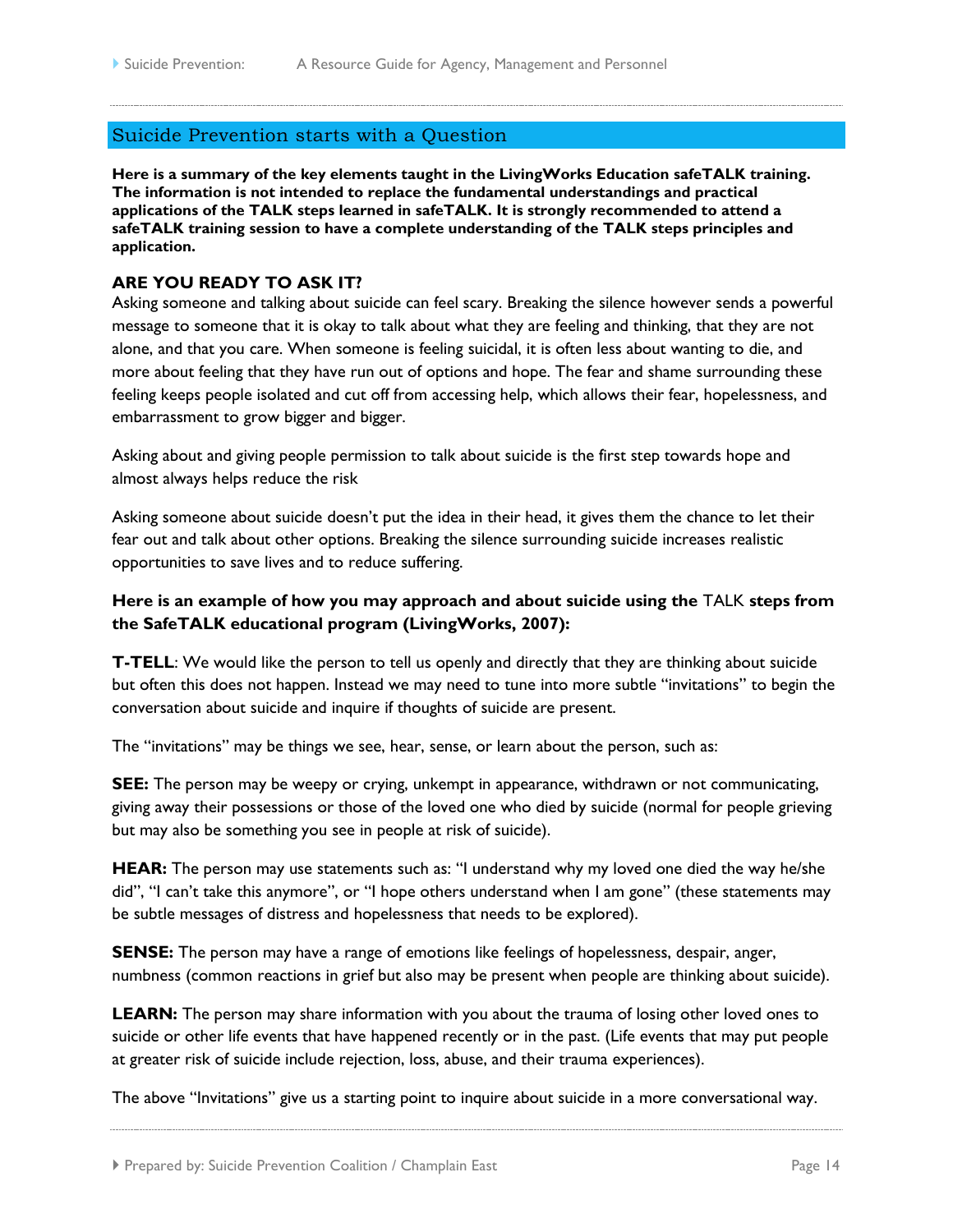**A-ASK:** It is okay to ask openly and directly about suicide.

This is not always the easiest question to ask but if the person is thinking about suicide it is important to do.

#### **How can you ask?**

Here are some ways to ask about suicide after you have connected with the person and have seen, heard, sensed or learned about the person in your brief conversation.

#### **Ways to ask about suicide:**

**Ask Directly-** It is a yes or no response and we need to be okay talking openly about suicide so that the person has permission to disclose their own thoughts of suicide to us:

"You have been through a very difficult experience; I need to ask, are you thinking about suicide?" "Are you having thoughts about killing yourself?"

**Summarize-** It may feel more natural to restate to the person what we have seen, heard, sensed or learned about them and then ask about suicide:

"You look very sad and have told me that you can't take it anymore, sometimes when people are feeling this way they are thinking about suicide, are you thinking about suicide?"

Another example of a summary might be: "You seem very overwhelmed and this is understandable given your tragic loss, sometimes when people have a loved one die by suicide they think about suicide themselves, are you?"

By asking about suicide you are validating the person's pain and trauma and then taking the risk to check out how bad it is for the survivor, "Is it so bad for them that they are thinking of killing themselves?"

If the answer is yes, acknowledge that this is serious. Your next steps should be to:

**L-LISTEN:** Allow the person to share with you more about how they are doing and what has them thinking about suicide. By listening you are showing empathy and understanding, building rapport with the person so you can express your concern about needing to get help to keep the person safe.

**K-KEEPSAFE:** You need to get resources or helpers that can do a suicide intervention involved **today**  to support the survivor so that they can keep safe.

Here is what you might say to introduce the topic of getting help: "You shared with me that you are having thoughts of suicide, this is serious and I am concerned about you… we need to get other people involved, can I share with you some options of helpers/resources who support people thinking about suicide"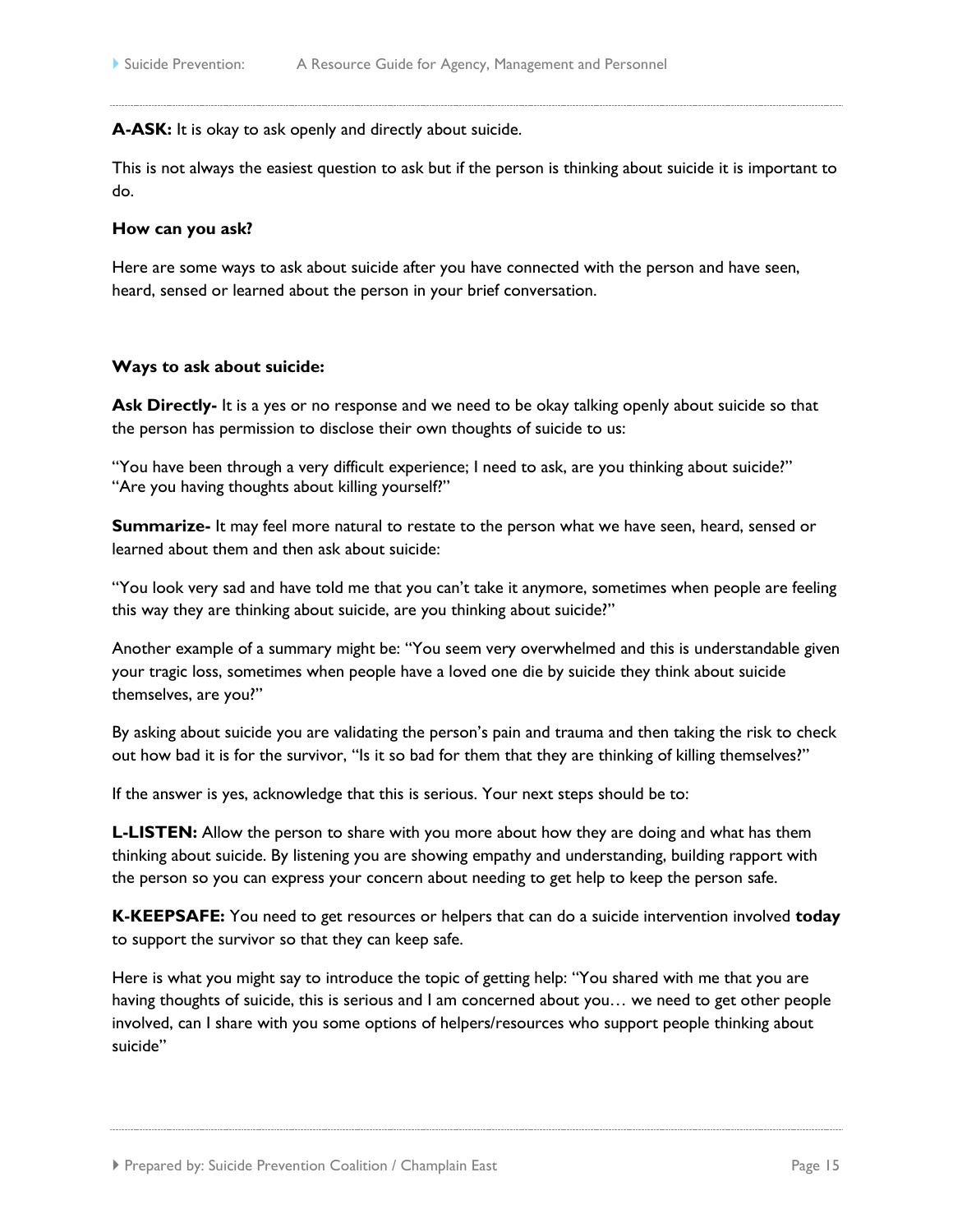Encouraging the use of other supports: "Who else have you told or who else can you tell about your thoughts of suicide so you have support?" This last statement is about natural supports such as friends or family who can perhaps stay with the person after your conversation with her/him ends.

It is important that a person with thoughts of suicide is not left alone and that they are connected to a helper or resource that can do a comprehensive suicide assessment and intervention today. (LivingWorks Canada, 2007)

**If you would like more information on being suicide alert or to develop skills in suicide intervention please visit: [www.livingworks.net](http://www.livingworks.net/) or [www.cmha-east.on.ca](http://www.cmha-east.on.ca/) to find SafeTALK and ASIST trainings offered in your area.**

*\*SOURCE:* Information was adapted with permission on February 12, 2013, from original sources: **Source:** SafeTALK Trainer Manual **(2007)** Lang, W., Ramsay, R., Tanney, B., Kinzel, T. Suicide Alertness for Everyone. LivingWorks Education. SN1659 03/2007

**Source:** A Guide for Early Responders Supporting Survivors Bereaved by Suicide / Winnipeg Suicide Prevention Network **<http://www.suicideprevention.ca/wp-content/uploads/2012/03/Early-Responder-Final.pdf>**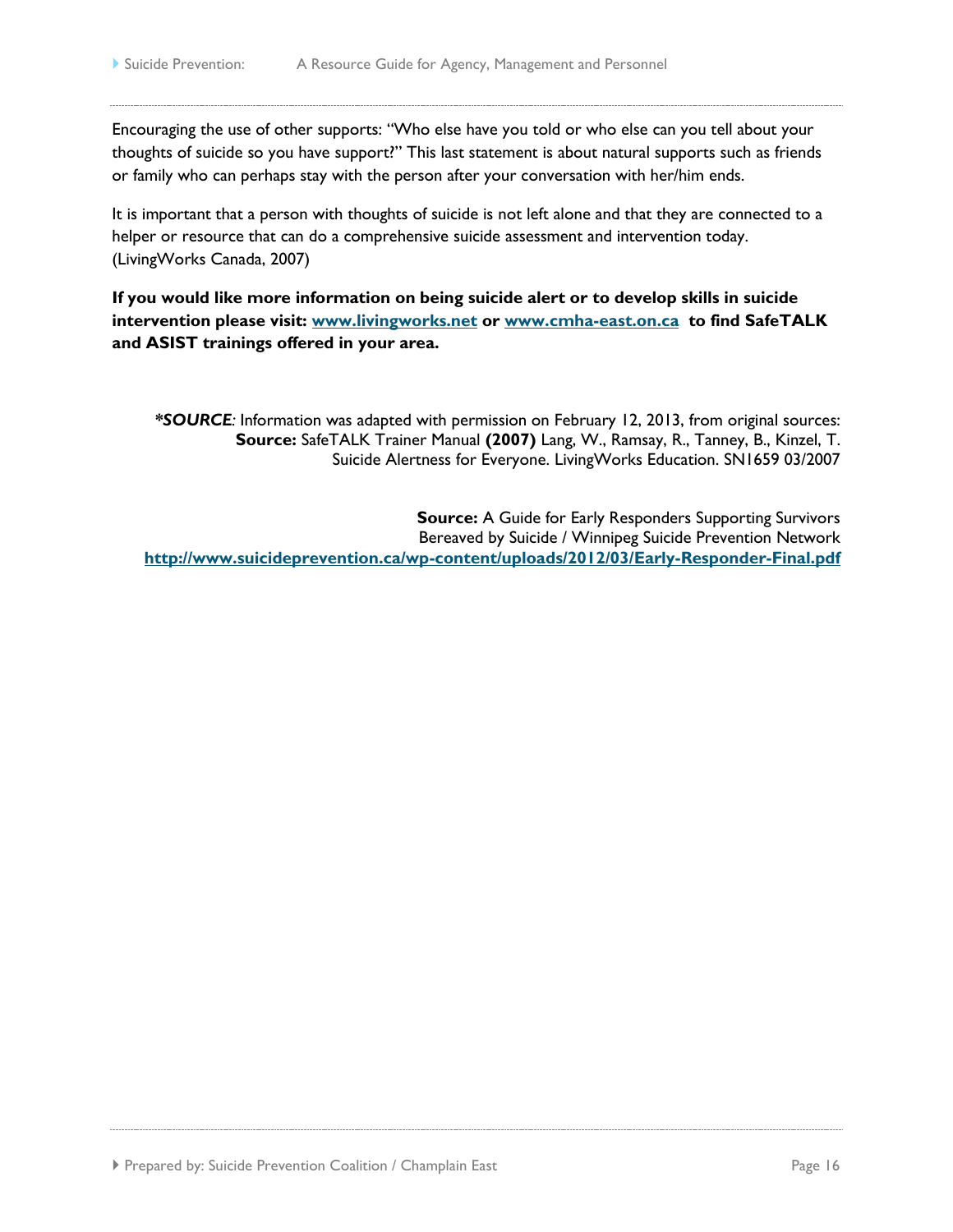# <span id="page-16-0"></span>Grief after Suicide

The death of someone close to us is one of life's most stressful events. When the death is from suicide, family and friends must cope with sadness at the loss plus all their feelings of confusion and sometimes even anger. It takes time to heal and each of us responds differently. We may need some help to cope with the changes in our lives. But in the end, coping effectively with bereavement is vital to our mental health.

If someone close to you has just committed suicide, we hope this will help you understand that you are not alone in your struggle and that help is available. If you have a grieving friend or relative, this may help both of you understand and cope with this difficult time.

#### **AM I TO BLAME? COULD I HAVE HELPED?**

No, you are not to blame. After a suicide, family members and friends often go over the pre-death circumstances and events, blaming themselves for things they think they should or should not have done. "If only I had persuaded him to get help!" or "If only I hadn't told her I wanted a separation..." Even though suicide is an individual decision, it is a very natural and common reaction for survivors to feel guilt or responsibility. People who are left behind should seek out bereavement counselling or support groups to help relieve this feeling of responsibility.

#### **WHAT ARE THE STAGES OF GRIEVING?**

There are many different stages of grieving. The three stages outlined below are ones which most people will experience. However, people do not usually flow from the first stage through to the last in a logical order. Some people may jump back and forth between stages, and the length of time it takes to go through the different stages may vary.

#### **Stage I - Numbness or Shock**

Initially, people function almost mechanically. You may also feel anger, confusion or even relief depending on the circumstances. These feelings are normal. Many people at this stage will keep an emotional distance from others to protect themselves and to avoid discussing the death.

#### **Stage II - Disorganization**

It is normal to feel lonely, depressed and tearful at this point. You may have problems sleeping or eating. Some people may feel sorry for themselves and even hallucinate. You may agonize over things you think you could have done for the deceased. At this stage, you may need to reach out to someone and discuss your feelings.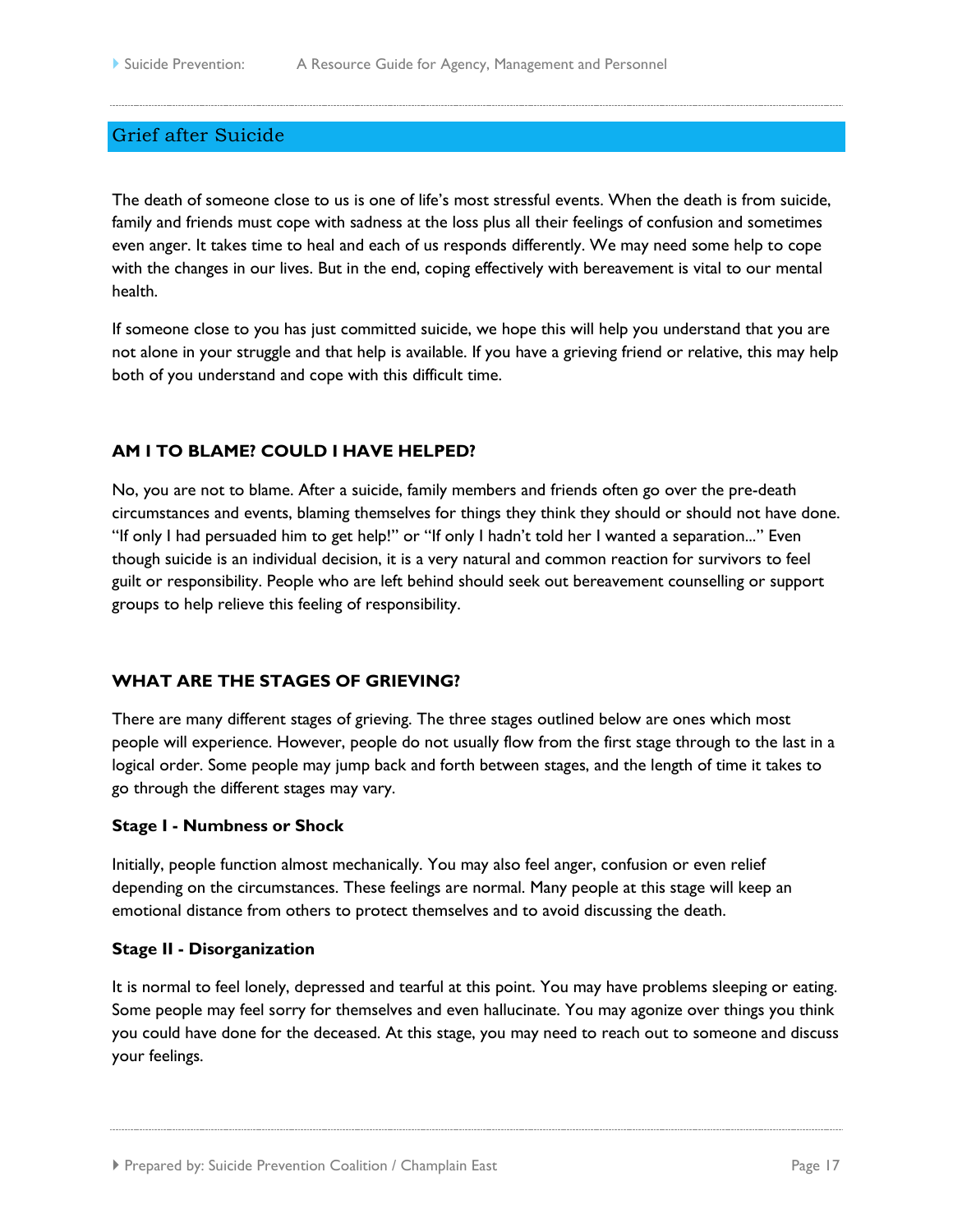#### **Stage III - Re-organization**

You will begin to feel more comfortable and may find that there are moments in your day when you do not think about your loss. Your feelings will not be as intense and you will be able to focus on daily tasks. At this point, most people need encouragement to re-enter life's mainstream.

But remember, there is hope and help. You may never get over the death itself, but you will overcome the grief.

# **IS ANGER OR RELIEF A NATURAL REACTION?**

While all kinds of loss are painful, the issues are different when dealing with a death by suicide. The length of time it takes to work through the stages of grief also varies depending on the circumstances.

Feelings of anger, confusion and relief are natural. Do not deny them. If the deceased person had been depressed and/or had previously attempted suicide, there is nothing wrong in feeling relieved that the burden is gone or that you are angry because you have another burden to carry.

If you do not work through these feelings, you will prevent yourself from moving forward in the bereavement process. Not moving forward is dangerous; it can cause mental and physical illness and can tear families and friendships apart. It can stop people from coming to terms with the suicide. You must face your feelings before you can work them out.

> *\*SOURCE:* Information was adapted from original sources: **Source:** Canadian Mental Health Association, National **[http://www.ontario.cmha.ca/content/about\\_mental\\_illness/suicide.asp](http://www.ontario.cmha.ca/content/about_mental_illness/suicide.asp)**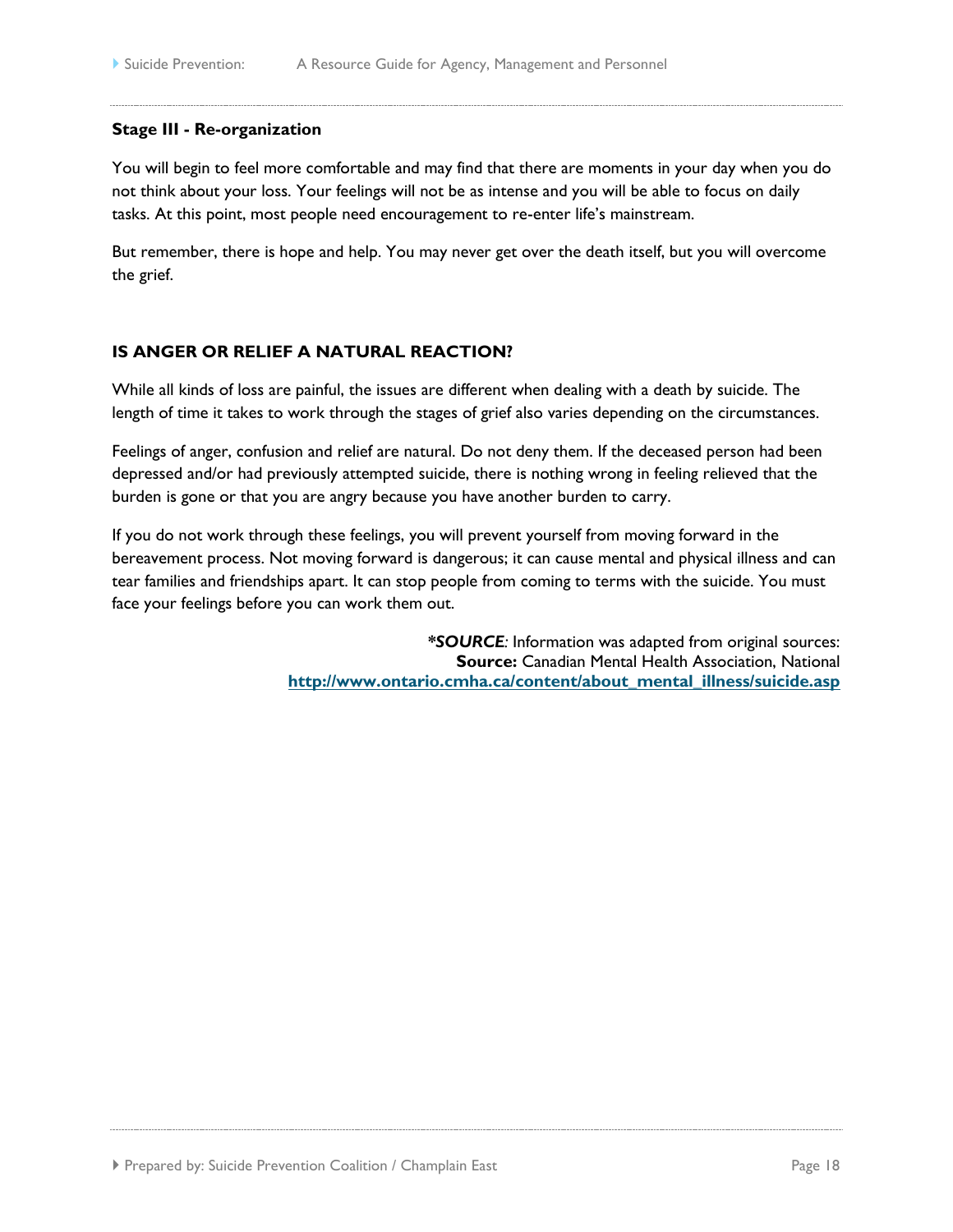# <span id="page-18-0"></span>Postvention after the suicide death or attempt of a client

Workers functioning in a service which puts them into contact with people are likely to experience, (either directly or indirectly), a suicide death at some point. Suicide attempts can also cause the same stress, shock and guilt as a death. Protection of the client's privacy must be balanced with the need to debrief and support staff. Preplanning a postvention response for the staff ensures a prompt and supportive response to the tragedy.

One person should be designated to be in charge of the postvention response. That person should facilitate the events after the death which may include the following:

- **Notify those closest to the client.** This may include specific staff who worked with the client. They should be informed of the death and consulted as to their preferred strategy of informing others.
- **Notify other staff members.** Notification may be in the form of a group staff meeting or in individual consultations. Notification should occur as soon as possible after the death and should include all levels and types of staff and volunteers who may be affected by the event. Present the facts of the case and give the staff a chance to share their feelings in this confidential setting. No one should be left feeling guilty or to blame.
- **Consider who else needs to know and how they will be notified.** Sometimes there are others who knew the deceased client through your service. Members of a counseling group, fellow residents in a supportive housing facility are examples. Provide an opportunity for these people to vent feelings and ask their questions as the staff did.
- **Make individual support available for those close to the client.** A staff person who worked directly with the client may wish to discuss their feelings or seek other support privately after the event.
- **Review management procedures for suicide.** Have any internal procedures been identified for revision as a result of what the service has learned from the death? In many cases nothing could have prevented the suicide, but a standard review of procedures should still take place after the initial shock and grief have subsided.
- **Establish an ongoing system of peer support.** Supporting and counseling a person at risk of suicide can be tiring and depressing. All workers need to seek their fellow staff for debriefing and feedback after these sessions, whether the client actually attempts or completes suicide or not.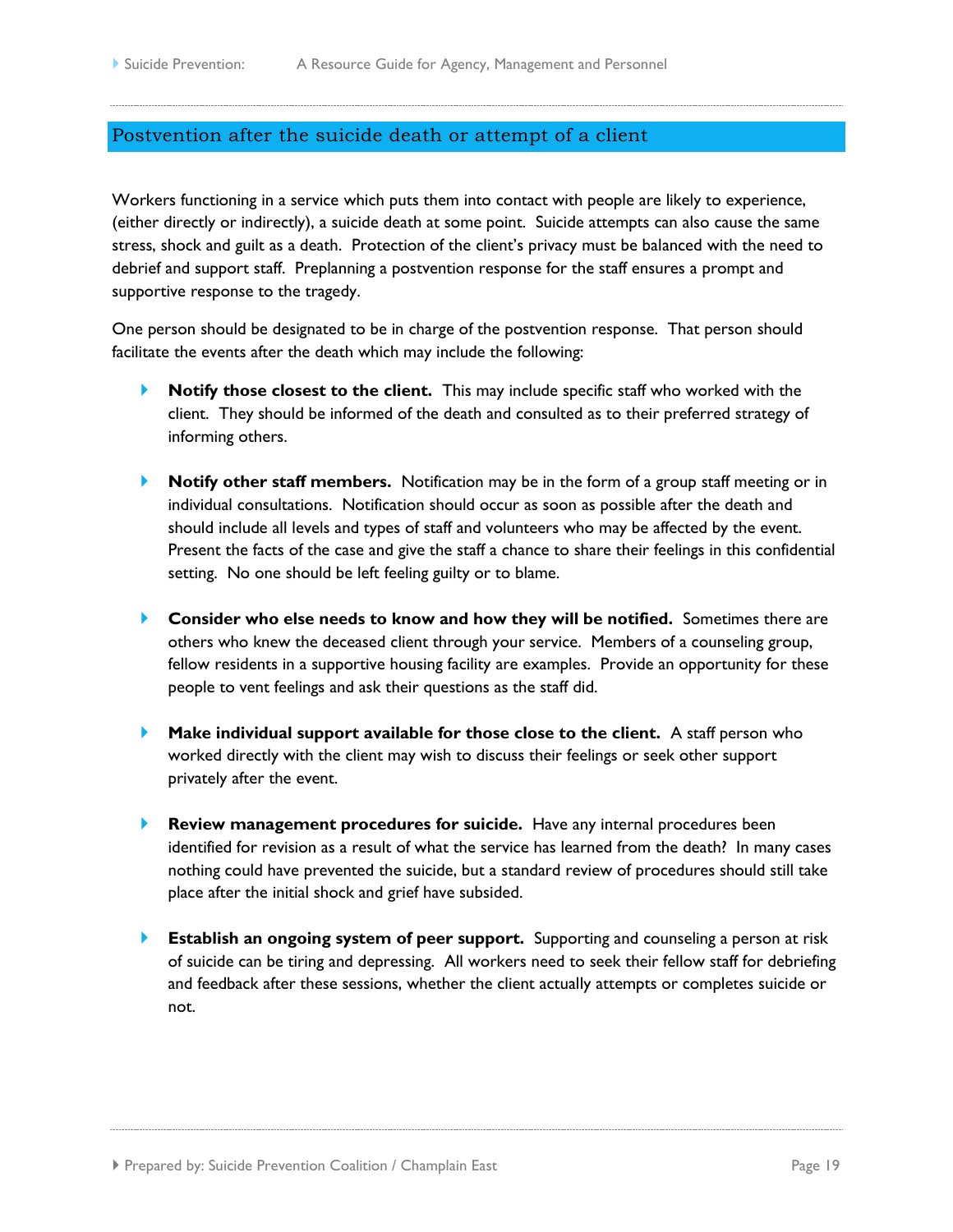#### <span id="page-19-0"></span>Suicide Postvention

It may be challenging for those bereaved by suicide to cope and function in the days and months following a loss by suicide. Some survivors compartmentalize their grief and keep it in a place deep within themselves. Most people are changed by this traumatic experience as it shakes their sense of security, sense of self, and causes people to question their ability and competence in other life areas. It is common that survivors are preoccupied by questions. These questions can be incessant and may be part of coping with the suicide loss. The unanswered questions may lead survivors to feeling responsible for their loved one's death and survivors may experience feelings of guilt and shame.

#### **SUDDEN LOSS: What might survivors feel?**

These altered perceptions of self, while often not accurate, can be intensified by societal judgments that produce stigma related to suicide. Although well intentioned comments such as: "Why did he/ she do this to you?", "What a selfish act", "What a coward" these are all very demeaning and judgmental and can add to the stigma and contribute to the shame and guilt felt by the survivor. In this guide we will offer suggestions of supportive comments and responses to encourage the survivor to express their feelings in a safe, non-judgmental and empathic dialogue.

Grieving is necessary and everyone grieves differently after the death of a loved one. It takes time to process what has happened, and the way grief is expressed may range from reactions that are quiet and private to expressions that are loud and public or anywhere in between.

Grief following a suicide is always complex. (Wolfelt, 2007) One point to highlight is that **whatever reactions, feelings or questions the survivor has… this is understandable and alright considering the terrible situation and loss they have experienced. There is no right or wrong way to feel, respond or grieve.**

The best approach that Early Responders can take to allow survivors bereaved by suicide to process the trauma is:

- To recognize, acknowledge and allow the survivor to feel what they are feeling
- To be respectful of the person's needs, allowing the survivor to be in control of the pace of the conversation and the decisions to be made
- To let the person know you are there to listen IF they need to talk
- To let the person share their experience only IF they want to, not forcing disclosure or sharing that the person is not ready for
- To offer support and information about who else they could talk to such as people they have turned to for support in the past, resources in the community that help people who are bereaved by suicide. Being present and genuine with the person in their time of grief and acknowledging their tragic loss shows real concern and acknowledges for all involved the impact that death has had.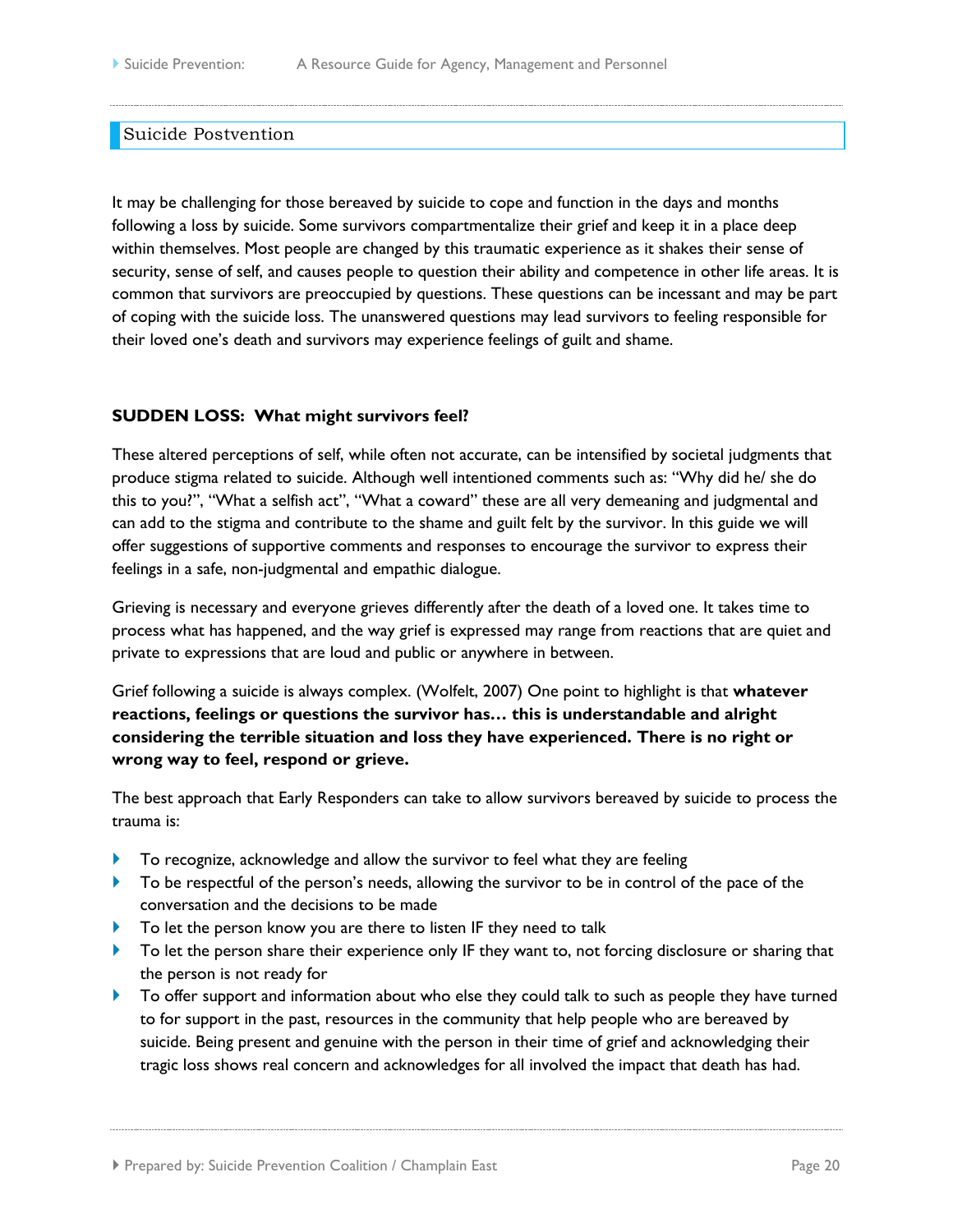This range and difference in feelings, responses and experience is common and expected and understandable given the tragedy that has happened. There is no one way to respond to the trauma of suicide, you may notice some emotions, responses, and reactions such as:

**Shock and Numbness -** turning off some emotions, not wanting or ready to feel the intense pain, feeling shaky, numb and empty.

**Deep Sadness -** including helplessness, hopelessness, fear, anxiety, feelings of rejection and abandonment. Life may not seem to make sense anymore.

**Anger and Blame -** towards self or others including health care providers, family, friends or the person who died, feeling angry at the unfairness of life.

**Guilt -** feeling like something was missed or that warning signs of distress were ignored, or the survivor may feel guilty about being alive while their loved one is dead.

**Shame -** intense fear of being judged, or judging and blaming themselves for the death.

**Relief -** may be experienced if the person who died was suffering in some way or if the relationship was very difficult or chaotic with the deceased.

#### <span id="page-20-0"></span>What to Say: Helpful Ways to Communicate

# **Here are some suggestions about what can be said and helpful to the person bereaved by suicide:**

#### **"What do you need right now?"**

Then try to meet a basic need (water, food, comfort) and or facilitate connections to what is needed (ride home, calling a support person).

#### **"Can I call someone for you?"**

**Providing a phone, sitting with the person if they want while they make a call to a support** person.

#### **"Who and what has helped you before during a difficult time?"**

 A supporting family member or neighbour, a counsellor, a spiritual care provider or self-care strategies.

#### **"This is a very difficult time for you, can I help in anyway?"**

**Validates the person's experience and opens the door to offer access to resources such as basic** needs, security and comfort, connecting the person to help resources if needed (SPRC, 2005).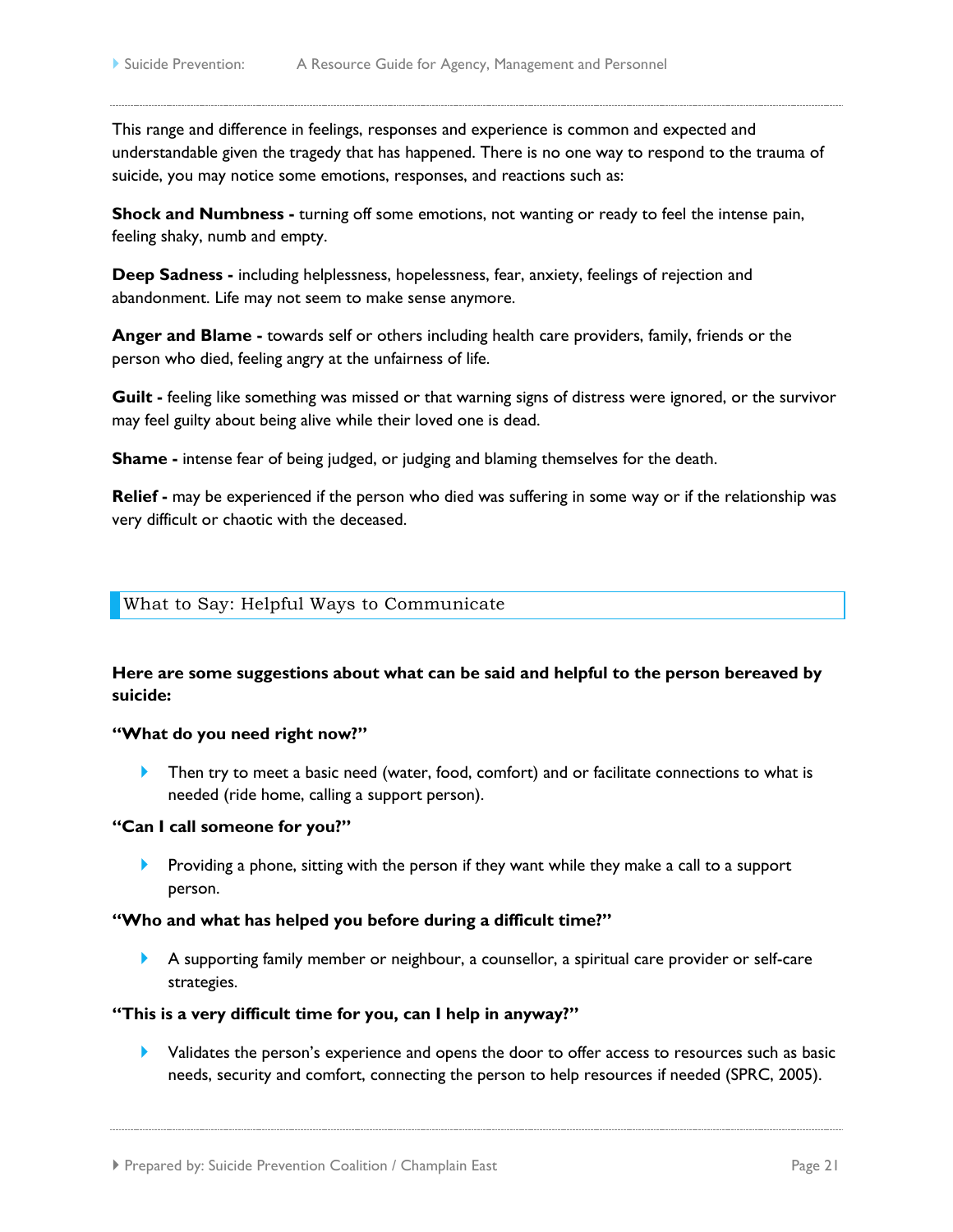#### **"Would it be helpful for you to talk about what has happened?"**

**Taking the time to listen, and be present with the person allowing them to share as much as** they want. Validating and normalizing their feelings can contribute to the survivor feeling heard, understood, and supported. Respecting the person's privacy if they chose not to talk and open up about their feelings is very important.

# **"Sudden death can be a traumatic, shocking and overwhelming. Your reaction and feelings are quite normal and understandable"**

 Recognizes the range of reactions and emotions that are understandable given the tragic loss and validates the person's feelings and experience.

# **"When you are ready, you may want to talk to someone who can help you sort through this experience and all the feelings and thoughts you are having"**

**Letting people know that it is okay to reach out for help. Sometimes, knowing that they are not** alone, and that there are help resources (counsellors) who work with people every day who have gone through what they have, can make a difference.

# **"When someone dies by suicide, it may seem to overshadow everything else, even the way we think about the person who died. How someone died does not define who your loved one was or your relationship with them"**

 $\blacktriangleright$  Suicide is a trauma and it is okay to say that the way a person has died does not determine their value, identity, and their importance. It does not diminish love felt for the person who has died or the love he or she may have had for others.

Be patient, sometimes the survivor may find processing information difficult, and their ability to communicate is affected. You may find yourself needing to repeat the same information or answer the same question.

Those bereaved by suicide may also find themselves replaying and reconsidering over and over again the circumstances of the death. This is both normal and necessary. (Wolfelt, 2007). Normalizing that it is common to have difficulties concentrating and offering to write down for them any information they want for reference later can be a very helpful gesture.

> *\*SOURCE:* Information was adapted from original sources: A Guide for Early Responders: Supporting Survivors Bereaved by Suicide. Winnipeg Suicide Prevention Network. Pages 7-11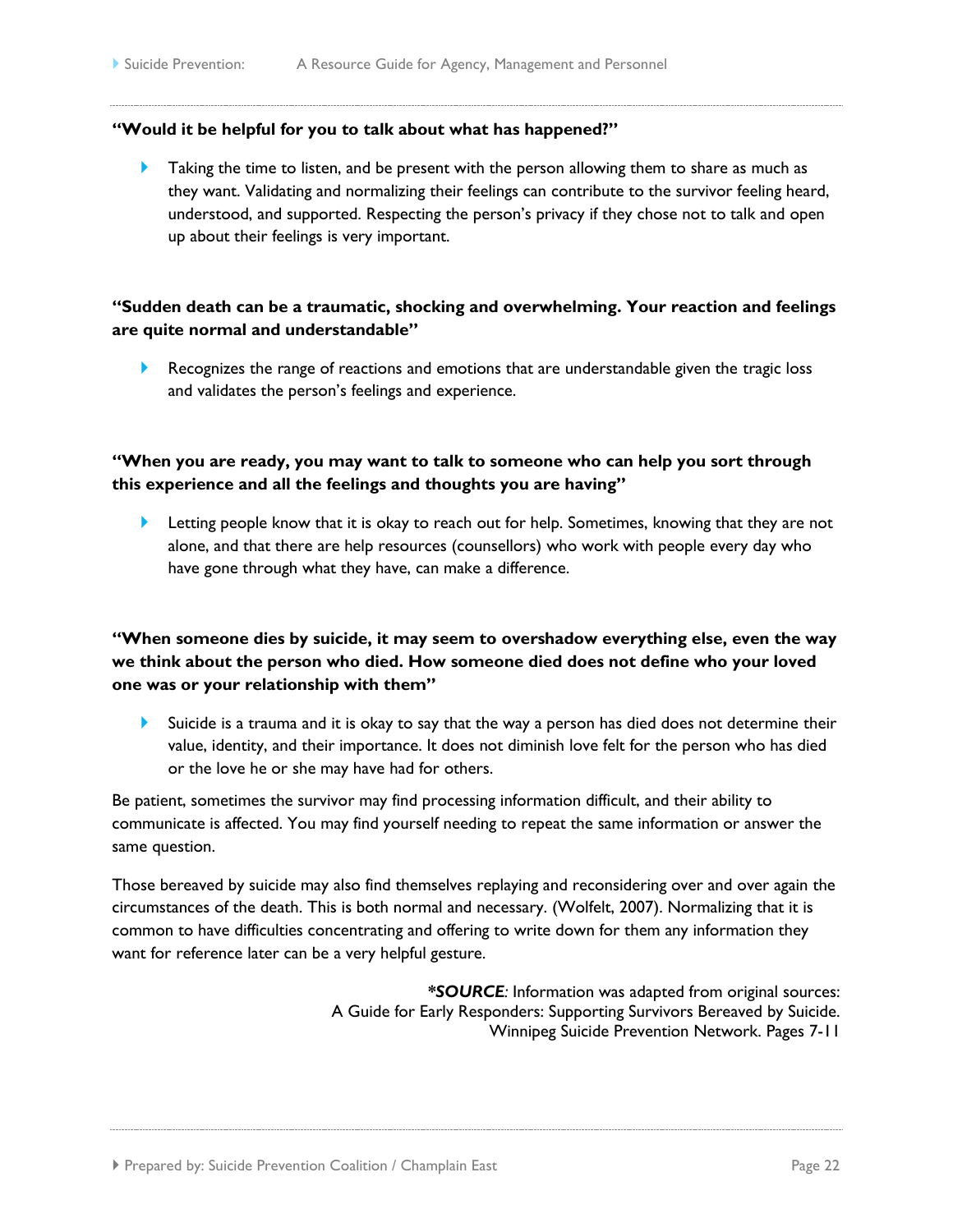# <span id="page-22-0"></span>Education & Training

## <span id="page-22-1"></span>Awareness vs. Skills Training

#### <span id="page-22-2"></span>Awareness

An awareness program, like LivingWorks' suicideTALK, can serve a number of purposes. This presentation is for persons interested in learning more about suicide and what can be done to help those at risk. They are designed to stimulate or build on concern about suicide. They often provide basic information about signs of suicide risk along with initial helping steps. Some address the needs of those bereaved by suicide. Sometimes, broader issues about building more supportive suicide-aware networks in communities, schools and workplaces are discussed.

These programs usually provide basic information but do not offer opportunities to develop suicide intervention skills. Some find that attending an awareness presentation is sufficient for their needs and interest. Others choose to become more involved and recognize that they will need more skills to do this effectively.

Awareness presentations are shorter and aimed at the large number of persons who are sensitized to the problem of suicide. The goal is that members of the audience will identify ways that they can help. It is hoped that members of the audience will support suicide prevention and life-assisting programs in their communities and be more willing to refer persons at risk to helpers who are prepared to intervene. Most awareness audiences will recognize that there is more to learn before they feel willing, ready and able to intervene to prevent the immediate risk of suicide.

#### <span id="page-22-3"></span>Intervention Skills

Crisis intervention training programs, like LivingWorks' Applied Suicide Intervention Skills Training (ASIST), equip people to respond knowledgeably and competently to persons at risk of suicide. Participants learn and practice skills in identifying and responding to people at immediate risk of suicide. Just as "CPR" skills make physical first aid possible, training in suicide intervention develops the skills used in suicide first aid. Skills training programs should address caregiver attitudes towards suicide since these personal elements affect willingness to help and the effectiveness of the help. Such programs also typically explore options for linking people with resources for ongoing help.

Skills training programs are longer and aimed at persons in positions of trust. The persons best able to provide suicide first aid are the persons others turn to in times of trouble. In intervention skills programs, such persons are typically called caregivers or gatekeepers.

Intervention training programs are skills-based and provide a solid foundation for intervention and follow-up. Those participating in a suicide intervention skills workshop should leave feeling willing, ready and able to intervene to prevent the immediate risk of suicide. Thus empowered, participants from an intervention skills training are often more willing to take a leadership role in suicide prevention and life-assisting programs.

#### **Both awareness and intervention skills are essential**

Every community needs people who support suicide prevention as well as caregivers who are prepared to intervene.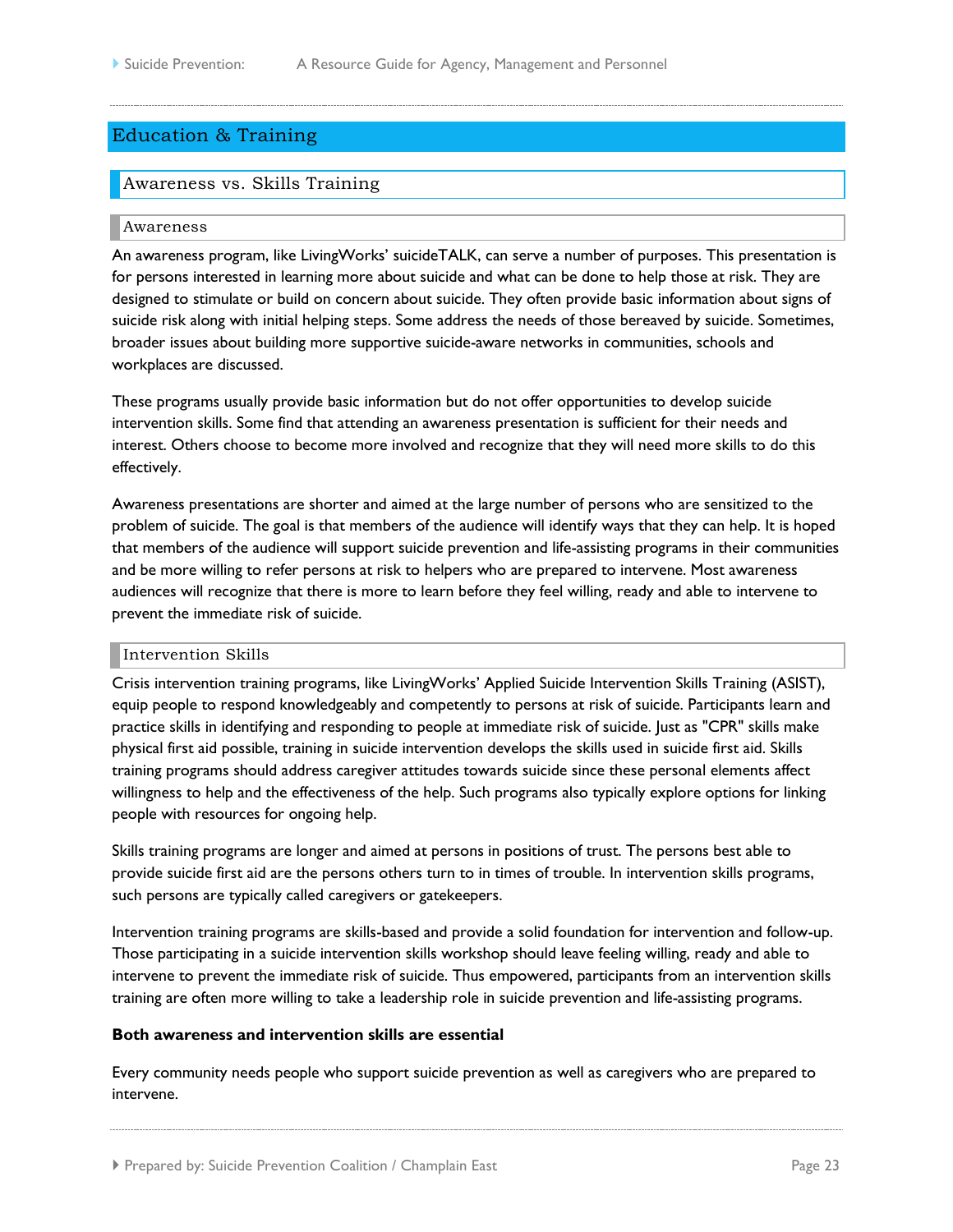# <span id="page-23-0"></span>LivingWorks



### **We help people prevent suicide and communities become suicide-safer**

LivingWorks programs provide caregivers and other helpers with awareness and skills that help to save lives. These programs are part of national, regional and organizational suicide prevention strategies around the world. The learning experiences are interactive, practical, regularly updated and adaptable.

Comprehensive, layered and integrated, there is a program for everyone who wants to help.

#### **Why it matters**

Every year more people die by suicide than from all of the armed conflicts around the world and, in many places, about the same or more than those dying in motor vehicles. For every suicide, up to 100 others may be injured by non-fatal suicidal behaviors. In any year, as many as 6% of the population have serious thoughts of suicide.

We know that most people considering suicide would choose to live if they had support to deal with painful problems in living. We also know that most people considering suicide communicate their intent, directly or indirectly. Our programs provide caregivers and other helpers with awareness and skills that help to save lives.

#### **LivingWorks Programs:**

**An exploration in suicide awareness** 

**SafeTALK** Suicide alertness for everyone

**ASIST** Applied Suicide Intervention Skills Training

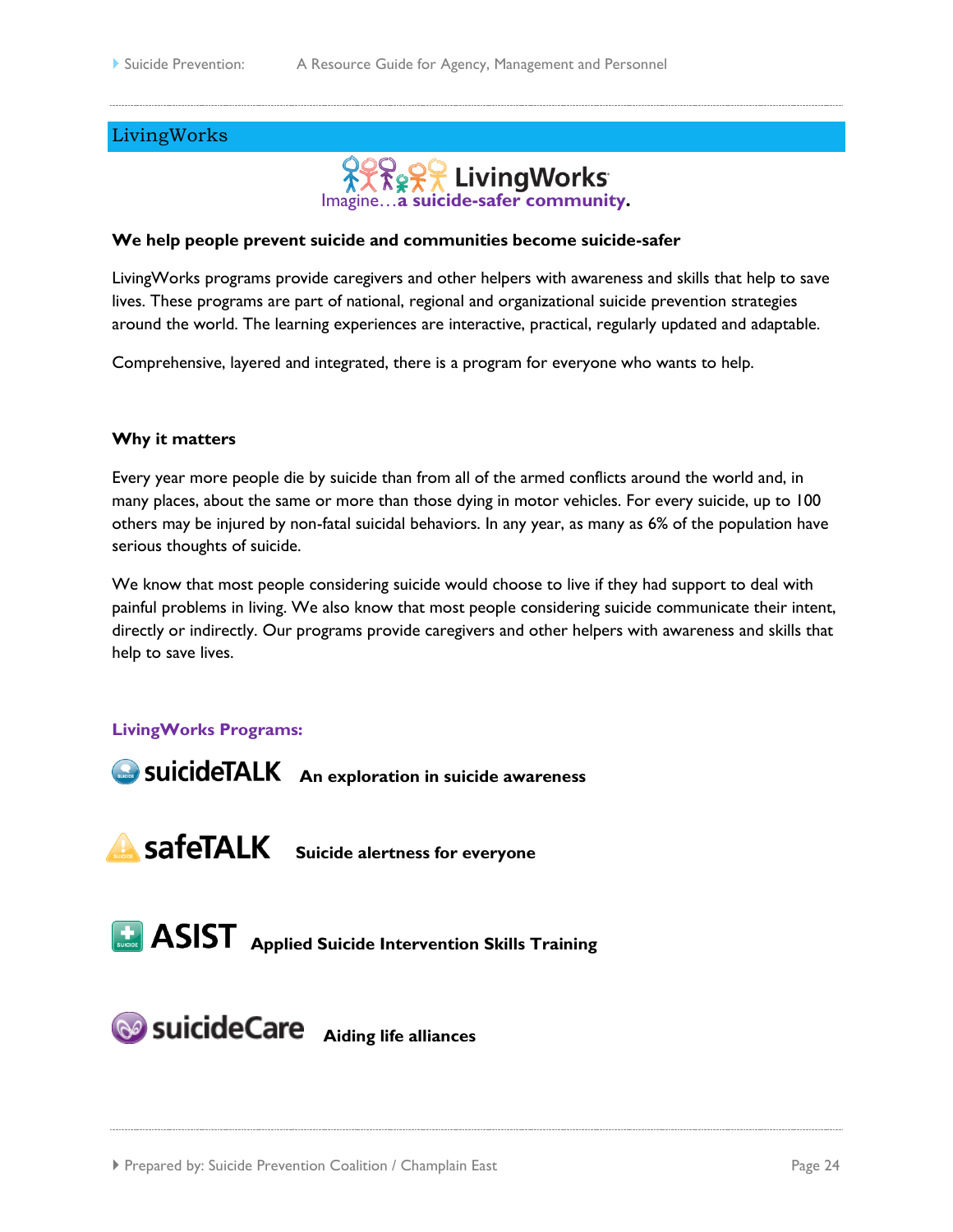#### <span id="page-24-0"></span>**suicideTALK**

# **An exploration in suicide awareness**

**suicideTALK** is a 60- to 90-minute session that invites interested community members to become more aware of the many things that can be done to prevent suicide. Dealing openly with the stigma around suicide, this exploration focuses on the question, "Should we talk about suicide?" Intriguing questions and a number of handouts stimulate learning.

**esuicideTALK**, an online based program, developed from the original face to face program for delivery with anyone over the age of 15 years. The program maintains the integrity of the original suicideTALK program: **an exploration in suicide awareness**.

It provides a structure in which session members can safely explore some of the most challenging attitudinal issues about suicide, and encourages every participant to find a part that they can play in preventing suicide.

The online version is designed to suit the schedule and lifestyle of any participant. It can be easily accessed and taken on any computer, notebook, tablet or smartphone with Internet connection.

- This newest version employs three guiding members of the **suicideTALK Team**.
- A **narrator** of choice to provide overview and continuity information,
- A session **companion** of choice to be part of the exploration experience, and
- "Maria" sharing some of what it was like to be a person at risk of suicide.

This e-version of suicideTALK uses interactive conversational-like exchanges with the participant and provides a series of optional quizzes at the end of each learning chapter that the session member can take to show learning changes between the pre-session and the post-session.

#### **Learning outcomes**

By the end of the session, participants will be better able to:

- understand how personal and community beliefs about suicide affect suicide stigma and safety
- **EXECUTE:** appreciate how the skills taught in safeTALK suicide alertness training can be used to help prevent suicide by choosing ways to help protect,
- **P** preserve and promote life in a suicide-safer community

#### **The role of suicideTALK in a suicide-safer community**

suicideTALK helps to create a climate for open and direct talk about suicide, reducing stigma and supporting life-protection, preservation and promotion activities.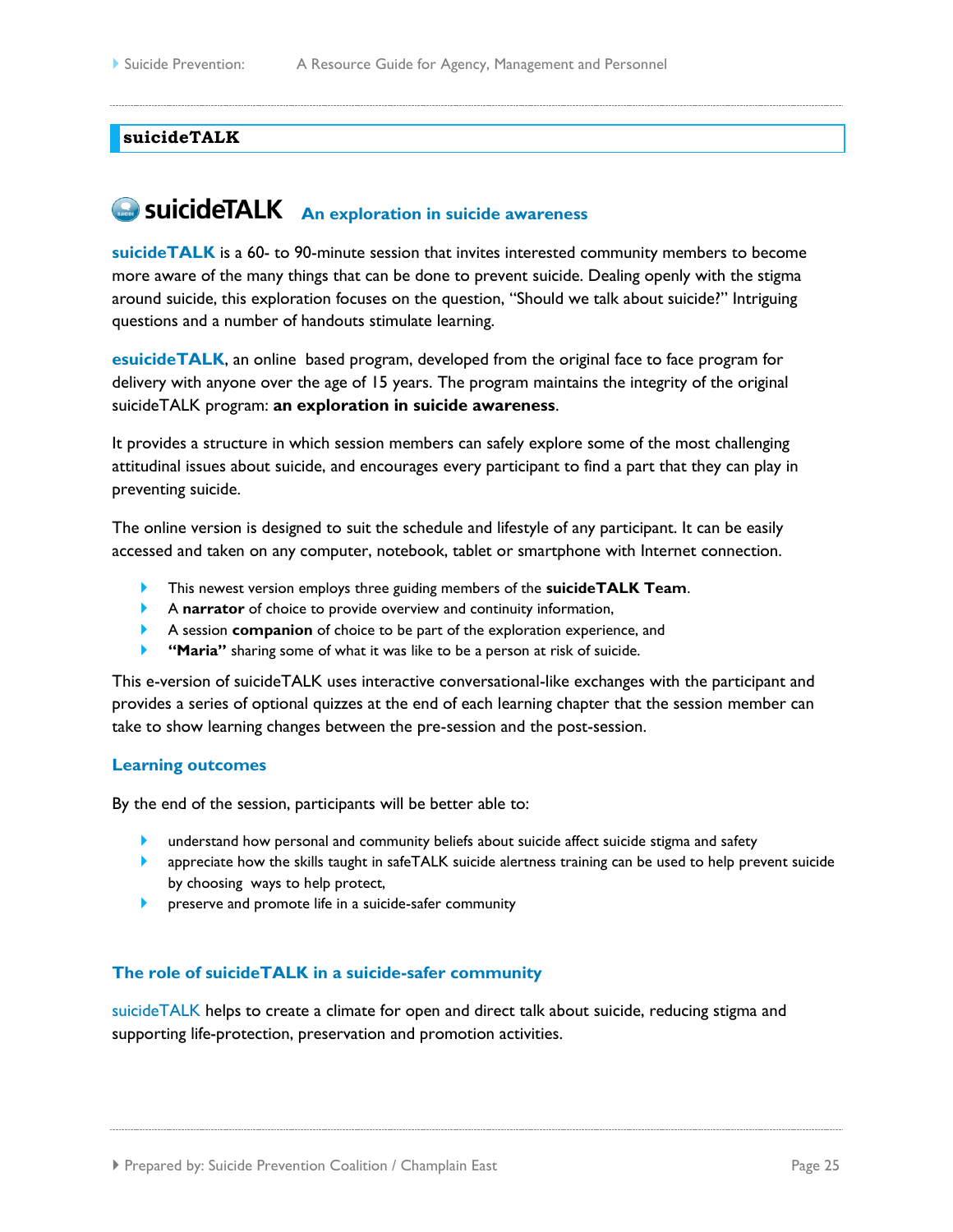### <span id="page-25-0"></span>**safeTALK**

# **safeTALK** suicide alertness for everyone

**safeTALK** is a three-hour training program that prepares helpers to identify persons with thoughts of suicide and connect them to suicide first aid resources. Most people with thoughts of suicide, either directly or indirectly, invite help to stay safe. Alert helpers know how to identify and work with these opportunities to help protect life. Powerful videos illustrate both non-alert and alert responses. Discussion and practice stimulates learning.

#### **Who can attend?**

Anyone who might want to help; minimum age 15 years.

#### **Learning outcomes**

By the end of the training, participants will be better able to:

- **Move beyond common tendencies to miss, dismiss or avoid suicide**
- **I** identify people who have thoughts of suicide
- apply the *TALK* steps *(Tell, Ask, Listen* and *KeepSafe)* to connect a person with thoughts of suicide to a suicide first aid intervention caregiver

#### **The role of safeTALK in a suicide-safer community**

safeTALK complements ASIST, ensuring that persons with thoughts of suicide are identified and linked to suicide intervention caregivers.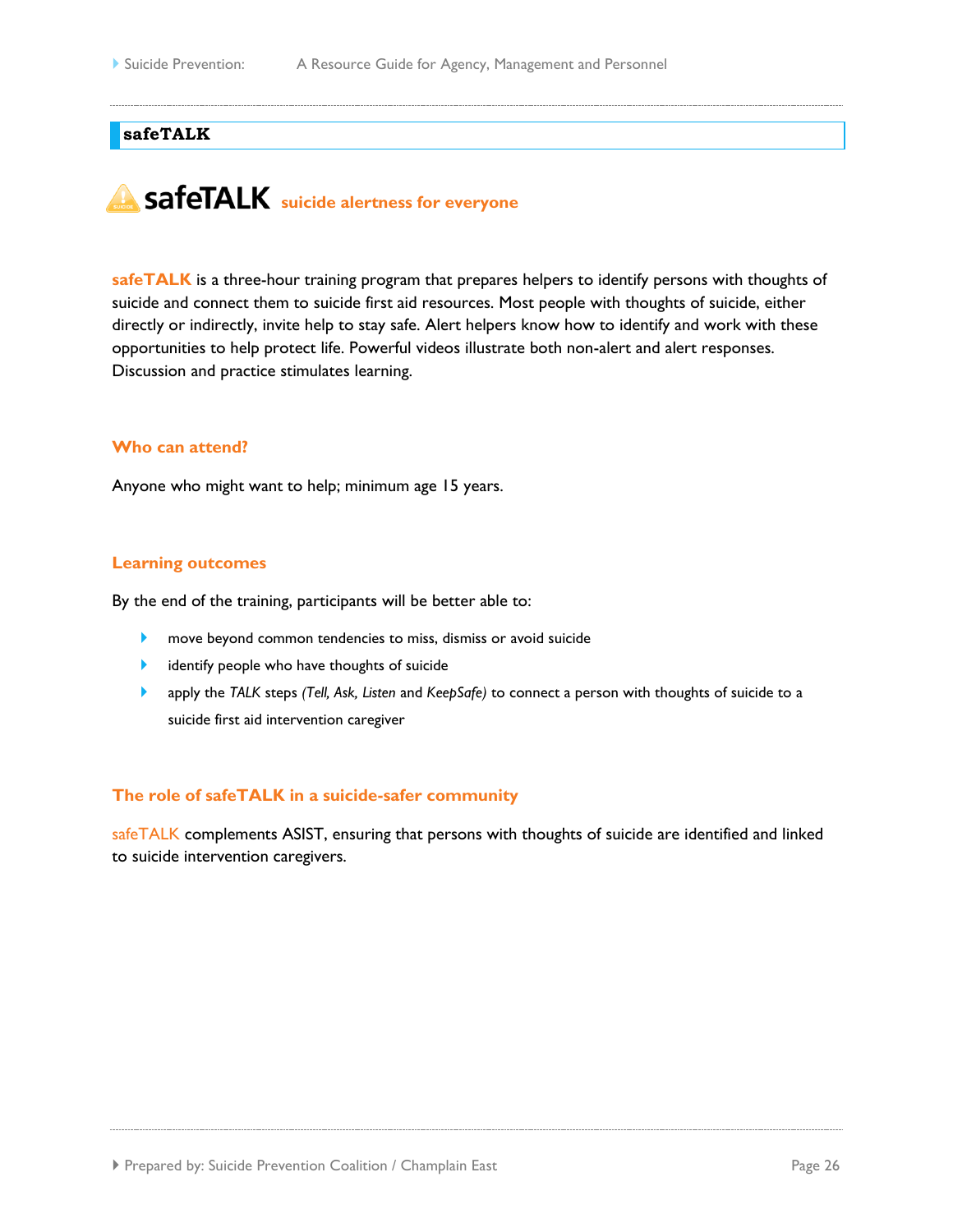#### <span id="page-26-0"></span>**ASIST**

# **ASIST** Applied Suicide Intervention Skills Training

ASIST is a two-day interactive workshop that prepares caregivers to provide suicide first aid interventions. Small group discussions and skills practice are based on adult learning principles.

ASIST teaches the *Suicide Intervention Model,* a practical guide to doing suicide interventions. Powerful videos support learning.

#### **Who can attend?**

All caregivers, formally designated or not; minimum age 16 years.

#### **Learning outcomes**

By the end of the workshop, participants will be better able to:

- **In identify people who have thoughts of suicide**
- **IF** understand how beliefs and attitudes can affect suicide interventions
- **EXECT** seek a shared understanding of the reasons for thoughts of suicide and the reasons for living
- **EXECT** review current risk and develop a plan to increase safety from suicidal behavior for an agreed amount of time
- **b** follow up on safety commitments, accessing further help as needed

#### **The role of ASIST in a suicide-safer community**

ASIST caregivers complete the process that safeTALK helpers start, providing life-saving suicide first aid interventions.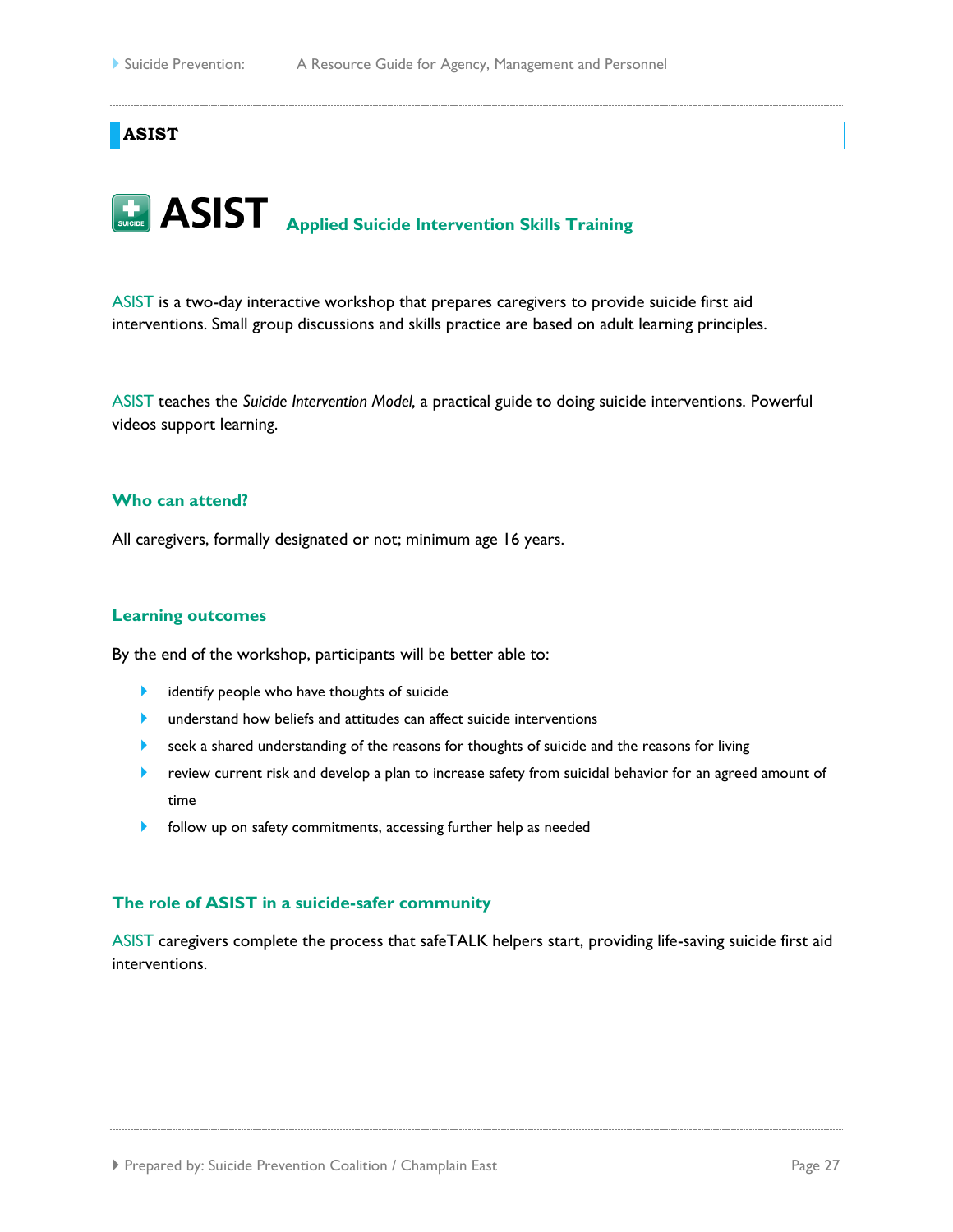#### <span id="page-27-0"></span>**suicideCare**

# **89 SuicideCare** Aiding life alliances

suicideCare is a one-day seminar that introduces participants to advanced clinical competencies beyond suicide first aid. The focus is on suicide-specific tools that are rarely provided in formal training. Presession activities, structured handouts and case studies guide large and small group work. A structured clinical risk assessment informs the matching of an appropriate helping strategy with the needs of the person at risk.

#### **Who can attend?**

Mental health clinicians and other helping professionals; ASIST is a pre-requisite.

#### **Learning outcomes**

By the end of the seminar, participants will be able to:

- distinguish four helping approaches (first aid, management, treatment and therapy)
- **•** clarify the helping roles associated with these strategies and recognize which role they are fulfilling with a person at risk
- integrate the actions *(Tasks),* competencies *(Tools)* and helper characteristics *(Traits)* needed to implement these roles effectively
- **assess the beliefs, attitudes and practices that facilitate or impede an effective helping relationship**

#### **The role of suicideCare in a suicide-safer community**

suicideCare complements ASIST, providing help for persons who need help beyond the first aid intervention.

LivingWorks programs provide caregivers and other helpers with awareness and skills that help to save lives. These programs are part of national, regional and organizational suicide prevention strategies around the world. The learning experiences are interactive, practical, regularly updated and adaptable.

Comprehensive, layered and integrated, there is a program for everyone who wants to help.

Contact the Canadian Mental Health Association / Champlain East at 1-800493-8271 or **[www.cmha-east.on.ca](http://www.cmha-east.on.ca/)** for awareness sessions and training dates a. For information about becoming a trainer of any of these programs, contact LivingWorks at **1-888-733-5484** or visit **[www.livingworks.net](file:///C:/Users/perreaultf/AppData/Local/Microsoft/Windows/Temporary%20Internet%20Files/Content.Outlook/H03LHSMT/www.livingworks.net)**.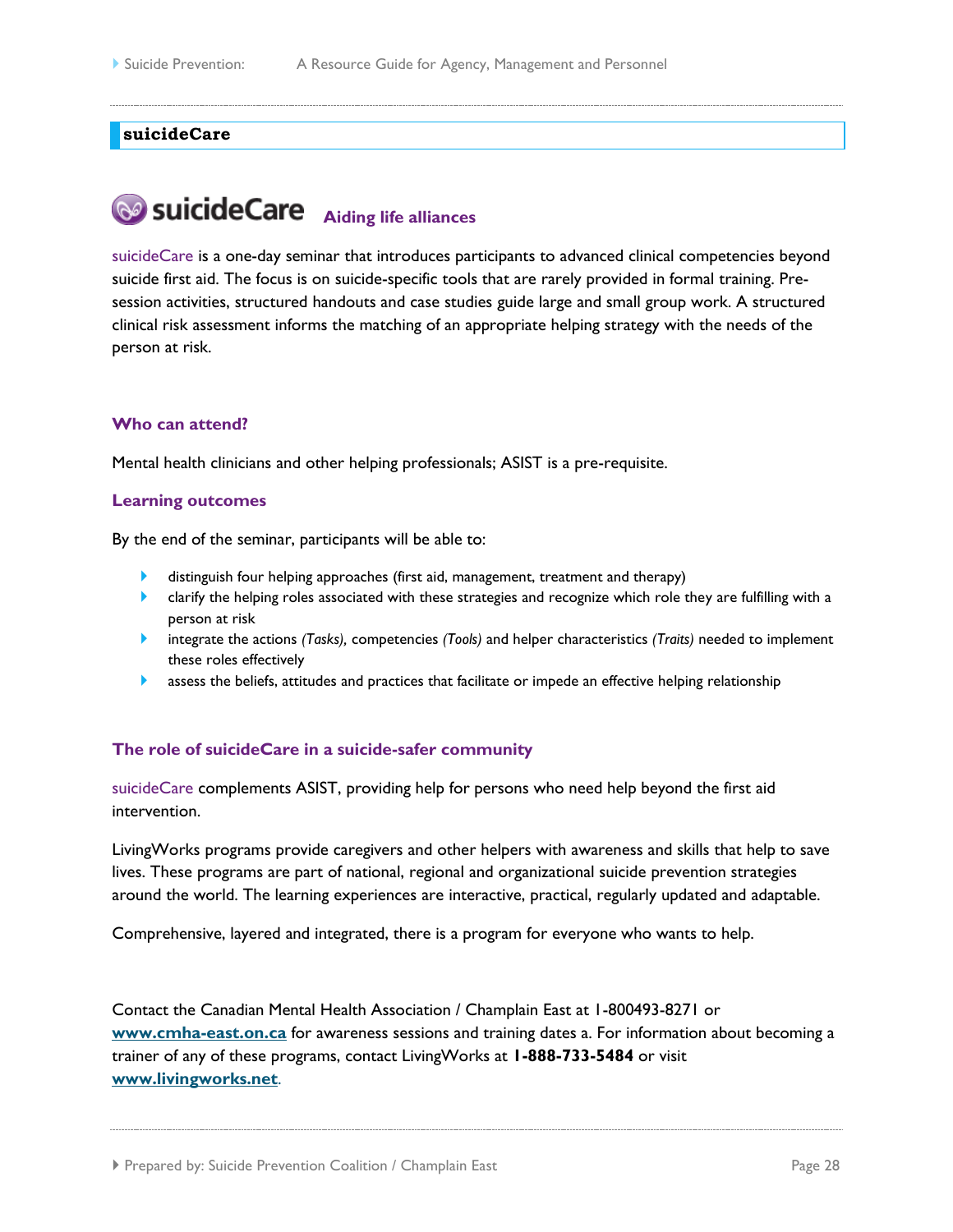# <span id="page-28-0"></span>Conclusion

This guide is designed to increase the reader's knowledge of suicide, suicidal behaviours and the related issues, and to increase knowledge regarding suicide specifically in the Champlain East. Areas mentioned include dispelling myths and facts about suicide, discussing why people die by suicide, warning signs, protective factors as well as offering concrete skills in the form of identifying suicidal risk, actively working towards prevention, and what to do after a suicide has occurred (postvention).

This guide also addresses longer term strategies for dealing with grieving clients and becoming a suicide safer community, and assessing how suicide safe our individual agencies are. We have also learned where and how to get suicide specific training through Living Works and how to access further information and community resources both for ourselves, for our clients, coworkers or loved ones. With this greater knowledge and understanding it is the hope of the coalition that area agencies and businesses can move forward with a common strategy to lower the rate of suicide in Champlain East.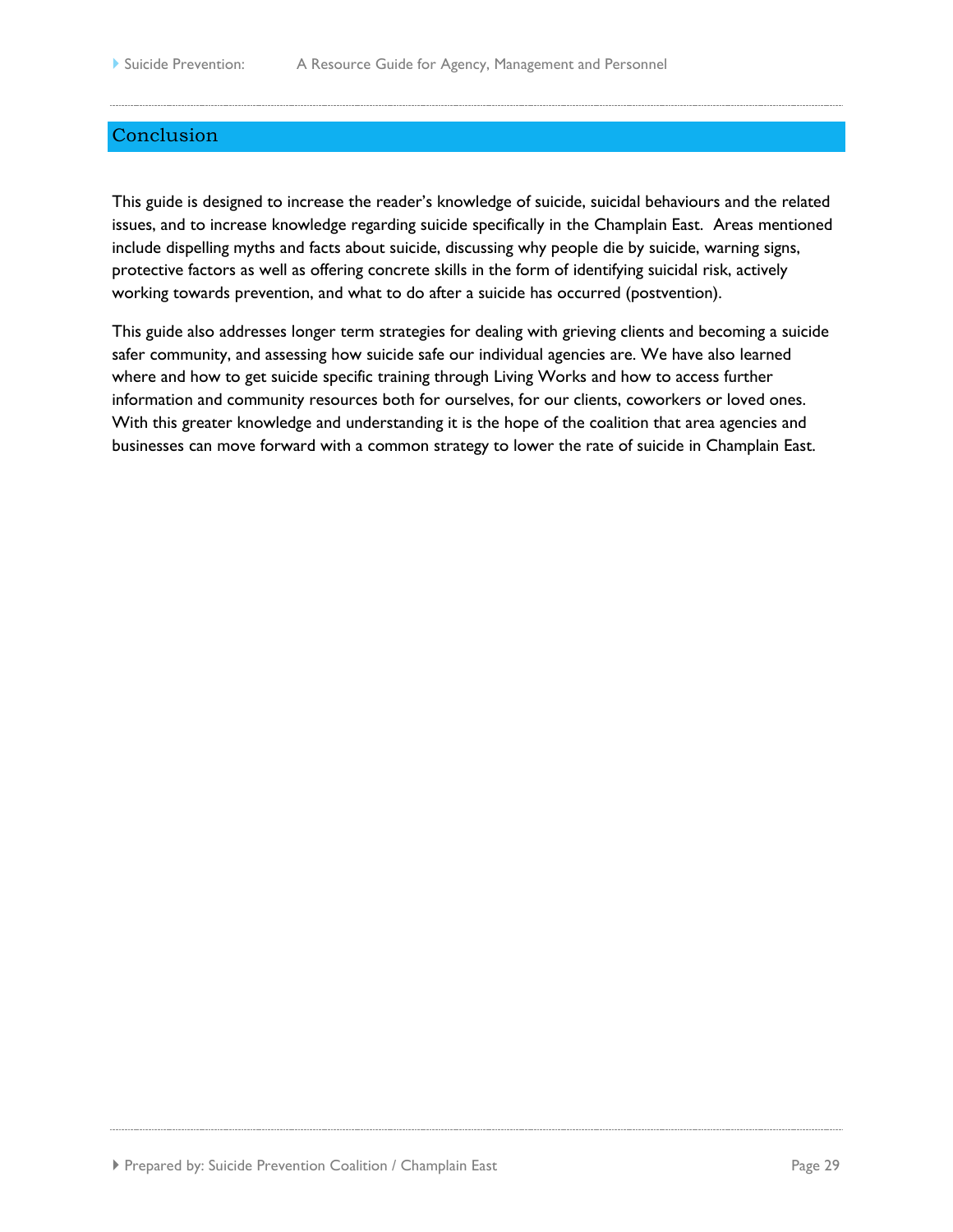# <span id="page-29-0"></span>**Community Resources Champlain East**

# <span id="page-29-1"></span>Emergency Help Numbers:

# <span id="page-29-2"></span>Community Support Numbers:

# <span id="page-29-3"></span>Information & Referral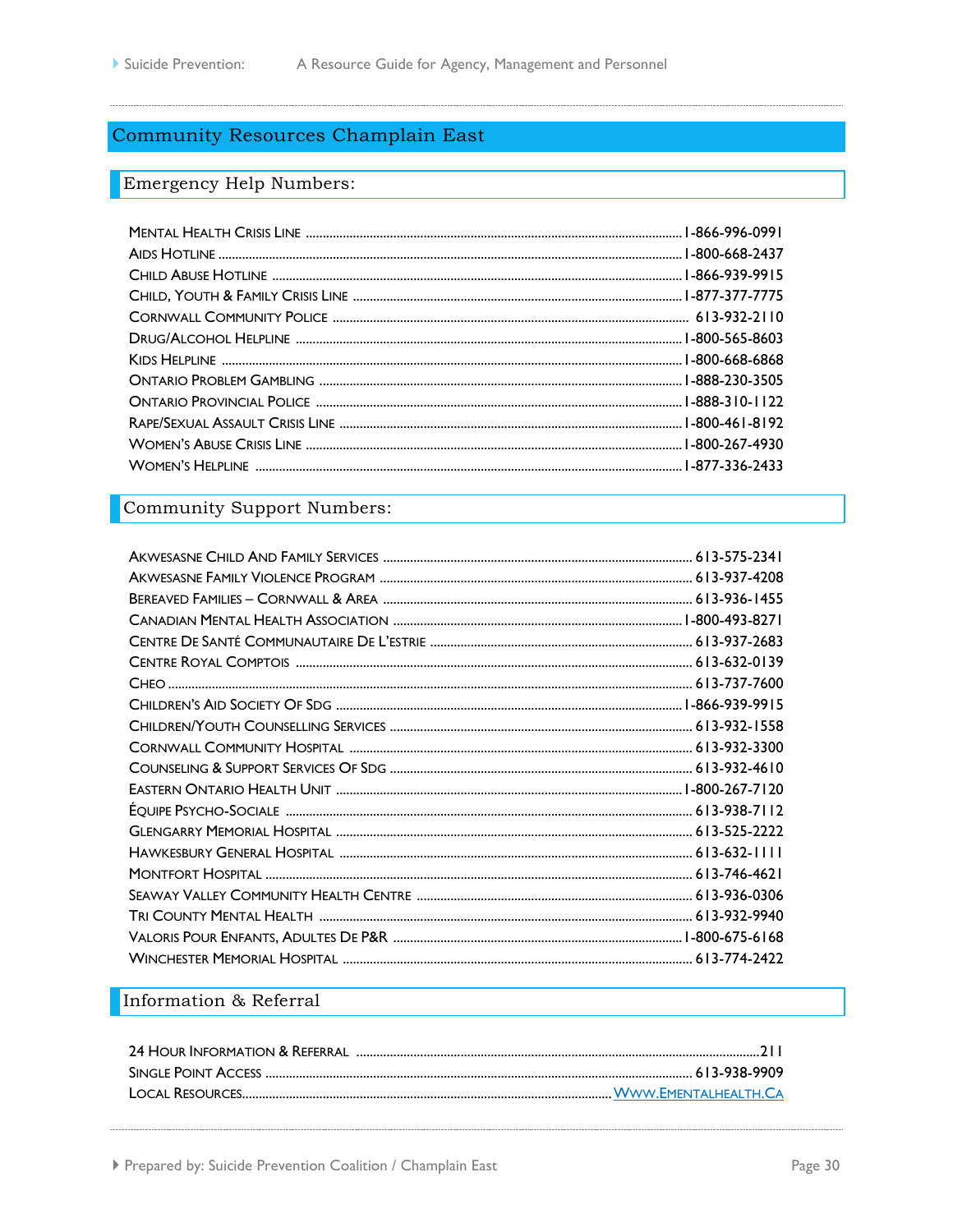#### <span id="page-30-0"></span>Links & Resources

<span id="page-30-1"></span>The following organizations provide information and resources to promote mental health and prevent suicide:

**Canadian Coalition for Senior's Mental Health: Resources and Publications [www.ccsmh.ca/en/projects/suicide.cfm](http://www.ccsmh.ca/en/projects/suicide.cfm)**

**Honouring Life -** The National Aboriginal Health Organization offers culturally relevant information and resources on suicide prevention for Aboriginal youth **[www.honouringlife.ca](http://www.honouringlife.ca/)**

**Kids Help Phone** offers on-line information and counselling for children and youth 1-800-668-6868 **[www.kidshelpphone.ca](http://www.kidshelpphone.ca/teens/home/splash.aspx)**

**LGBTQ Youth Line** 1-800-268-9688 **[www.youthline.ca](http://www.youthline.ca/)**

**Mental Health Central** is an information exchange and public forum for individuals, organizations and professionals looking for or offering mental health services or products **[www.mentalhealthcentral.ca](http://www.moodsmag.com/mhc/)**

**Mental Health First Aid** is a two day certified program of the Mental Health Commission of Canada **[www.mentalhealthfirstaid.ca](http://www.mentalhealthfirstaid.ca/EN/Pages/default.aspx)**

**Mind your Mind** is a website for youth created by youth offering information, resources and the tools to help manage stress, crisis and mental health problems **[www.mindyourmind.ca](http://www.mindyourmind.ca/)**

**Mobilizing Minds: Pathways to Young Adult Mental Health** is a mental health project led by young adults, community organizations, researchers and health professionals **[www.mobilizingminds.ca](http://www.mobilizingminds.ca/)**

**River of Life program** provides on-line training about Aboriginal youth suicide **[www.riveroflifeprogram.ca](http://www.riveroflifeprogram.ca/)**

**Suicide Prevention among Older Adults:** A Guide for Family Members **[www.ccsmh.ca/pdf/ccsmh\\_suicideBooklet.pdf](http://www.ccsmh.ca/pdf/ccsmh_suicideBooklet.pdf)**

**Teen Mental Health** provides information about adolescent mental health to advance the understanding of mental illness and to improve the lives of young people with mental disorders. **[www.teenmentalhealth.org](http://www.teenmentalhealth.org/)**

**The Trevor Project** provides information about suicide prevention for LGBTQ youth **[www.thetrevorproject.org](http://www.thetrevorproject.org/)**

**Yoomagazine** from IWK Health Centre is an interactive health magazine for schools, youth and parents **[www.yoomagazine.net](http://www.yoomagazine.net/)**

**Your Life Counts** is a website for youth to share thoughts and get help with their problems **[www.yourlifecounts.org](http://www.yourlifecounts.org/)**

**Reachoutnow.ca** offers on line information on suicide prevention and local resources for the Champlain East area.

**[www.reachoutnow.ca](http://www.reachoutnow.ca/)**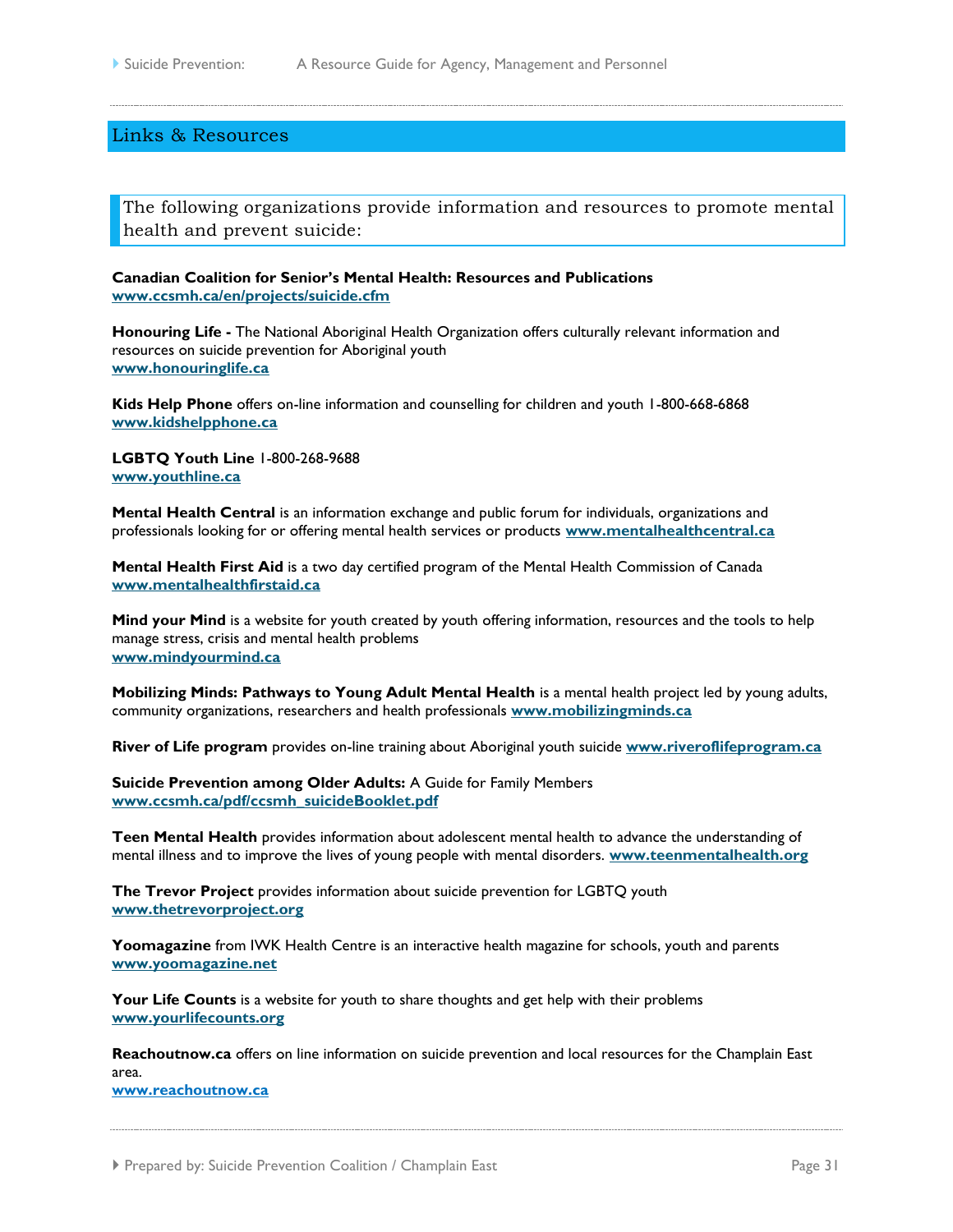<span id="page-31-0"></span>The following organizations provide information on suicide and suicide prevention:

**Canadian Association for Suicide Prevention** works towards reducing suicide and its impact in Canada, through advocacy, support and education **<http://www.suicideprevention.ca/>**

**Centre for Suicide Prevention <http://www.suicideinfo.ca/>**

**Ontario Association for Suicide Prevention <http://www.ospn.ca/>**

**American Association for Suicidology** works to understand and prevent suicide through research, training, and promotion. **[www.suicidology.org](http://www.suicidology.org/)**

**American Foundation for Suicide Prevention <http://www.afsp.org/>**

**International Association for Suicide Prevention <http://www.iasp.info/>**

**Canadian Mental Health Association [www.cmha.ca](http://www.cmha.ca/)**

**Living Works** offers training in Applies Suicide Intervention Skills Training (ASIST), safeTALK as well as other suicide awareness and prevention training programs. **[www.livingworks.net](http://www.livingworks.net/)**

**Mental Health Commission of Canada <http://www.mentalhealthcommission.ca/English/Pages/default.aspx>**

**Reasons to Go on Living Project [http://www.thereasons.ca](http://www.thereasons.ca/)**

**The Jack Project <http://www.thejackproject.org/>**

**Suicide Prevention Resource Centre** provides prevention support, training, and resources to assist organizations and individuals to develop suicide prevention programs, interventions and policies. **[www.sprc.org](http://www.sprc.org/)**

**Working Minds** provides tools and networks to organizations to help them with suicide prevention, intervention and postvention. **[www.workingminds.org](http://www.workingminds.org/)**

**Klinic Community Health Centre** has developed a tool kit designed to help service providers and organizations deliver services that are trauma informed. **[www.trauma-informed.ca](http://www.trauma-informed.ca/)**

*These links to third-party websites are provided solely as a convenience. The Suicide Prevention Coalition / Champlain East (SPCCE) has no control over these websites or their contents and in no way endorses any linked third-party sites. The SPCCE does not make any representations of any kind regarding such linked content, including the accuracy, completeness, or non-infringement thereof. The SPCCE does not assume any responsibility or risk for use of these links. Use the contents of these websites at your own risk.*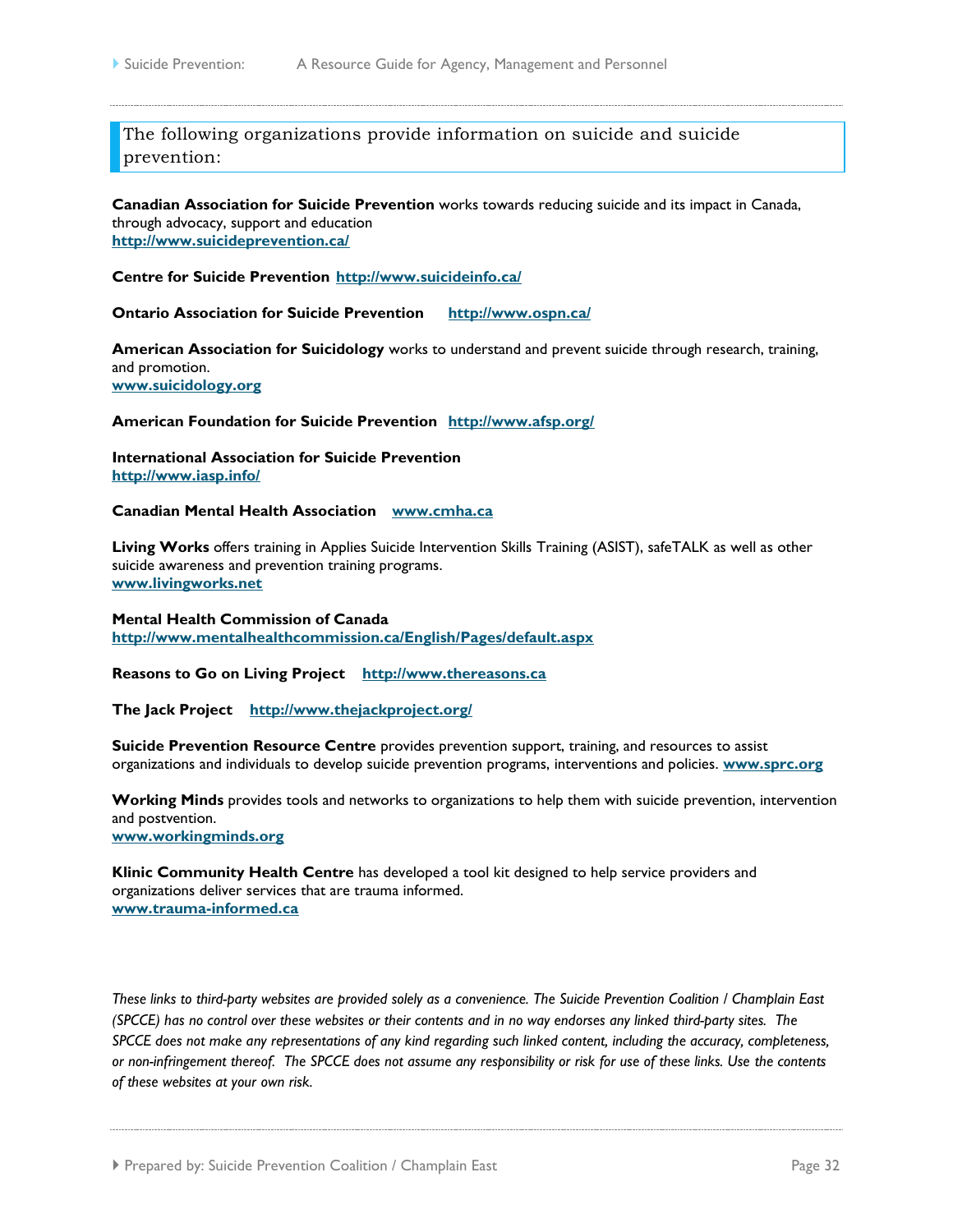#### <span id="page-32-0"></span>Supporting Resource for the development of this guide:

- A Guide for Early Responders: Supporting Survivors Bereaved by Suicide.
- **Winnipeg Suicide Prevention Network [http://www.suicideprevention.ca/wpcontent/uploads/2012/03/Early-Responder-](http://www.suicideprevention.ca/wpcontent/uploads/2012/03/Early-Responder-Final.pdf)[Final.pdf](http://www.suicideprevention.ca/wpcontent/uploads/2012/03/Early-Responder-Final.pdf)**
- Canadian Association for Suicide Prevention: Becoming Suicide Safer, a Guide for Service Organizations Canadian Association for Suicide Prevention **[www.suicideprevention.ca](http://www.suicideprevention.ca/)**
- **Canadian Association for Suicide Prevention [www.suicideprevention.ca](http://www.suicideprevention.ca/)**
- Center for Disease Control and Prevention. Suicide Prevention Scientific Information: Risk and Protective Factors. Retrieved on August 2, 2010 from **<http://www.cdc.gov/ncipc/dvp/suicide/Suicide-risk-p-factors.htm>**
- SafeTALK Trainer Manual (2007) Lang, W., Ramsay, R., Tanney, B., Kinzel, T.
- Suicide Alertness for Everyone. LivingWorks Education. SN1659 03/2007
- **Canadian Mental Health Association Ontario [http://www.ontario.cmha.ca/fact\\_sheets.asp?cID=3965](http://www.ontario.cmha.ca/fact_sheets.asp?cID=3965)**
- Suicide Prevention Resource Center. Risk and Protective Factors for Suicide. Retrieved on August 2, 2010 from **<http://www.sprc.org/library/srisk.pdf>**
- ▶ Canadian Mental Health Association, National **[http://www.ontario.cmha.ca/content/about\\_mental\\_illness/suicide.asp](http://www.ontario.cmha.ca/content/about_mental_illness/suicide.asp)**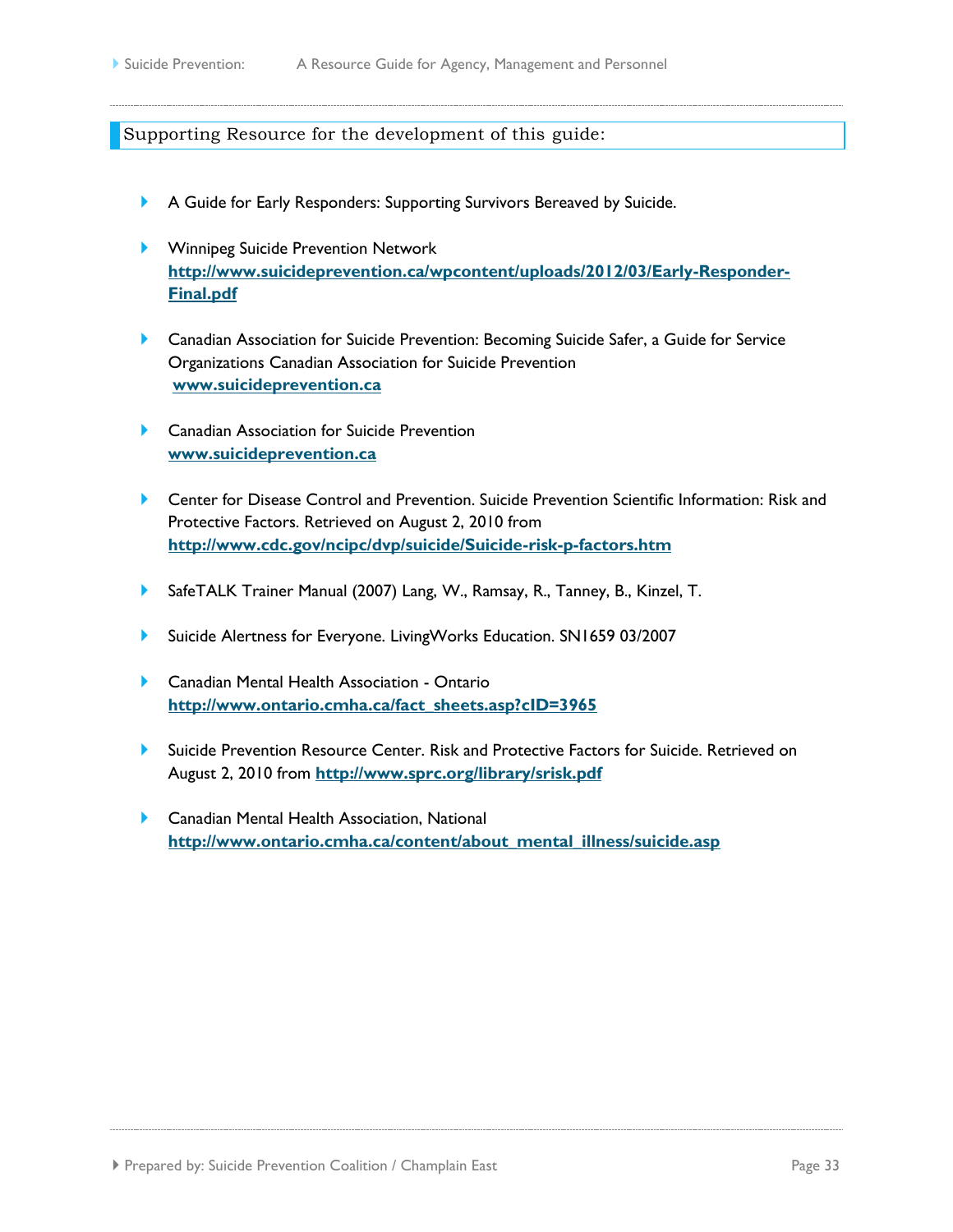# <span id="page-33-0"></span>Coalition Member Agencies

- [Addiction Services of Eastern Ontario](http://www.aseo-steo.org/)
- ▶ [Bereaved Families Of Ontario](http://www.bfocornwall.ca/)
- **[Canadian Mental Health Association Champlain East Branch](http://www.cmha-east.on.ca/)**
- **[Catholic District School Board of Eastern Ontario](http://www.cdsbeo.on.ca/)**
- [Centre de santé communautaire de l'Estrie](http://www.cscestrie.on.ca/)
- ▶ [Centre Roberts/Smart Centre](http://www.rsc-crs.com/)
- [The Children's Aid Society of the United Counties of Stormont, Dundas & Glengarry](http://www.cassdg.ca/)
- [Conseil des Écoles publiques de l'Est de l'Ontario](http://www.cepeo.on.ca/)
- [Conseil scolaire de district catholique de l'Est ontarien \(CSDCEO\)](http://www.csdceo.on.ca/)
- **[Cornwall Community Hospital](http://www.cornwallhospital.ca/)**
- **[City of Cornwall Social & Housing Services](http://www.cornwall.ca/en/socialservices/socialservices.asp?_mid_=5801)**
- ▶ [Eastern Ontario Health Unit](http://www.eohu.ca/)
- Hôpital Général [de Hawkesbury & District General Hospital](http://www.hgh.ca/)
- **L'Équipe [Psycho Sociale](http://www.equipepsychosociale.ca/)**
- **[Legal Aid Ontario](http://www.lao.on.ca/)**
- [Mohawk Council of Akwesasne](http://www.akwesasne.ca/)
- **Demontario Association for Suicide Prevention**
- **[Prescott-Russell Community Crisis Intervention Service](http://www.hopitalmontfort.com/service-de-crise-en-sante-mentale-de-prescott-russell.cfm)**
- **[Prescott-Russell United Counties](http://www.prescott-russell.on.ca/)**
- **[Seaway Valley Community Health Centre](http://www.seawayvalleychc.ca/)**
- Services aux victimes [Prescott-Russell Victim Services](http://www.svsprescottrussell.ca/)
- **[Upper Canada District School Board](http://www.ucdsb.on.ca/)**
- [Valoris for Children and Adults of Prescott-Russell](http://www.valorispr.ca/)
- **Victim Services of [Stormont, Dundas, Glengarry & Akwesasne](http://www.vsv-sdga.ca/)**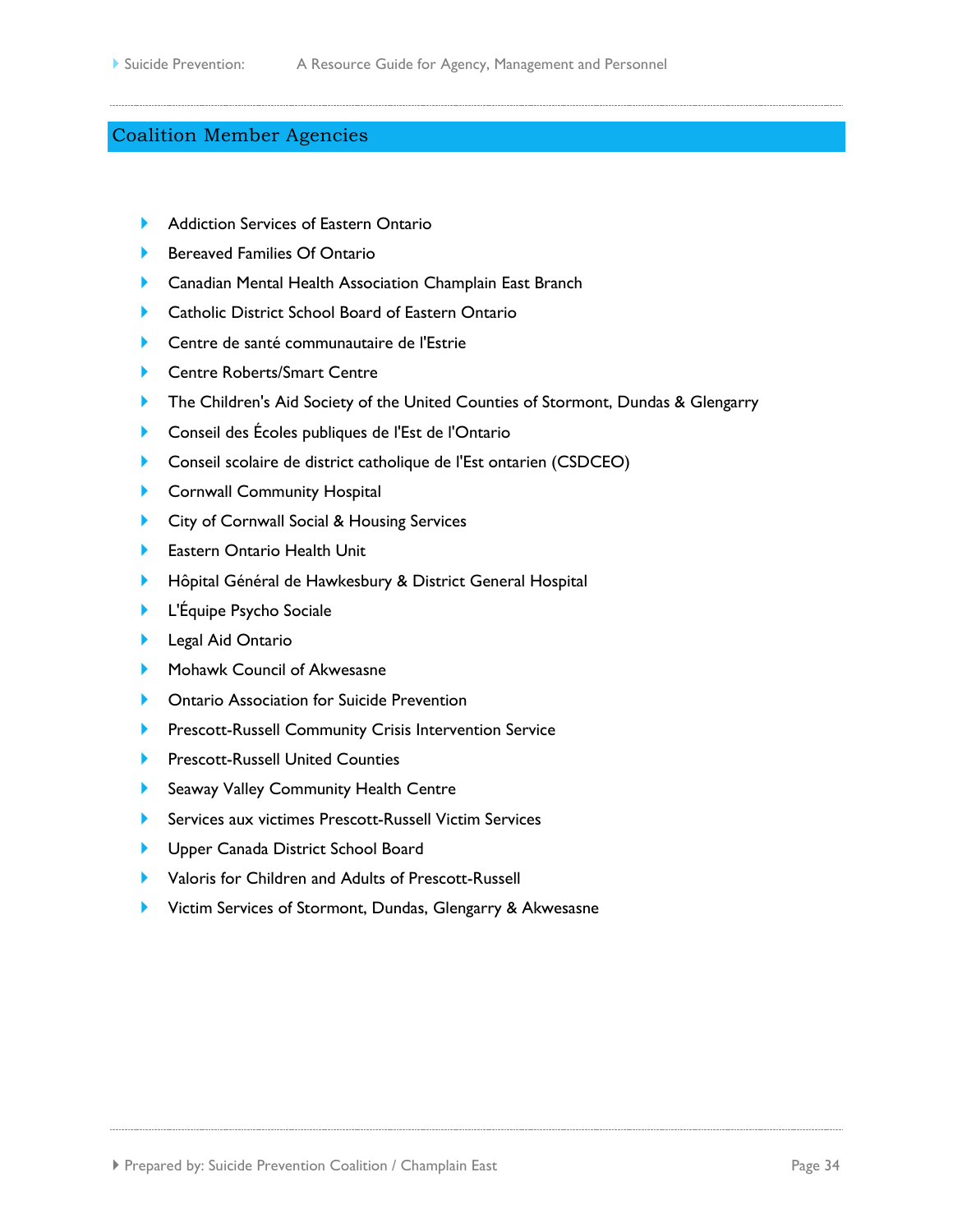## <span id="page-34-0"></span>Appendix 1: TALK Steps

**Here is a summary of the key elements taught in the LivingWorks Education safeTALK training. The information is not intended to replace the fundamental understandings and practical applications of the TALK steps learned in safeTALK. It is strongly recommended to attend a safeTALK training session to have a complete understanding of the TALK steps principles and application.**

**T-TELL**: We would like the person to tell us openly and directly that they are thinking about suicide but often this does not happen. Instead we may need to tune into more subtle "invitations" to begin the conversation about suicide and inquire if thoughts of suicide are present.

The "invitations" may be things we see, hear, sense, or learn about the person.

**A-ASK:** It is okay to ask openly and directly about suicide.

This is not always the easiest question to ask but if the person is thinking about suicide it is important to do.

#### **How can you ask?**

Here are some ways to ask about suicide after you have connected with the person and have seen, heard, sensed or learned about the person in your brief conversation.

Ways to ask about suicide:

Ask directly- It is a yes or no response and we need to be okay talking openly about suicide so that the person has permission to disclose their own thoughts of suicide to us:

"You have been through a very difficult experience; I need to ask, are you thinking about suicide?"

"Are you having thoughts about killing yourself?"

**Summarize-** It may feel more natural to restate to the person what we have seen, heard, sensed or learned about them and then ask about suicide:

"You look very sad and have told me that you can't take it anymore, sometimes when people are feeling this way they are thinking about suicide, are you thinking about suicide?"

By asking about suicide you are validating the person's pain and trauma and then taking the risk to check out how bad it is for the survivor, "Is it so bad for them that they are thinking of killing themselves?"

If the answer is yes, acknowledge that this is serious. Your next steps should be to:

**L-LISTEN:** Allow the person to share with you more about how they are doing and what has them thinking about suicide. By listening you are showing empathy and understanding, building rapport with the person so you can express your concern about needing to get help to keep the person safe.

**K-KEEPSAFE:** You need to get resources or helpers that can do a suicide intervention involved **today** to support the survivor so that they can keep safe.

Here is what you might say to introduce the topic of getting help: "You shared with me that you are having thoughts of suicide, this is serious and I am concerned about you… we need to get other people involved, can I share with you some options of helpers/resources who support people thinking about suicide"

Encouraging the use of other supports: "Who else have you told or who else can you tell about your thoughts of suicide so you have support?" This last statement is about natural supports such as friends or family who can perhaps stay with the person after your conversation with her/him ends.

It is important that a person with thoughts of suicide is not left alone and that they are connected to a helper or resource that can do a comprehensive suicide assessment and intervention today. (LivingWorks Canada, 2007)

**If you would like more information on being suicide alert or to develop skills in suicide intervention please visit: [www.livingworks.net](http://www.livingworks.net/) or [www.cmha-east.on.ca](http://www.cmha-east.on.ca/) to find safeTALK and ASIST trainings offered in your area.**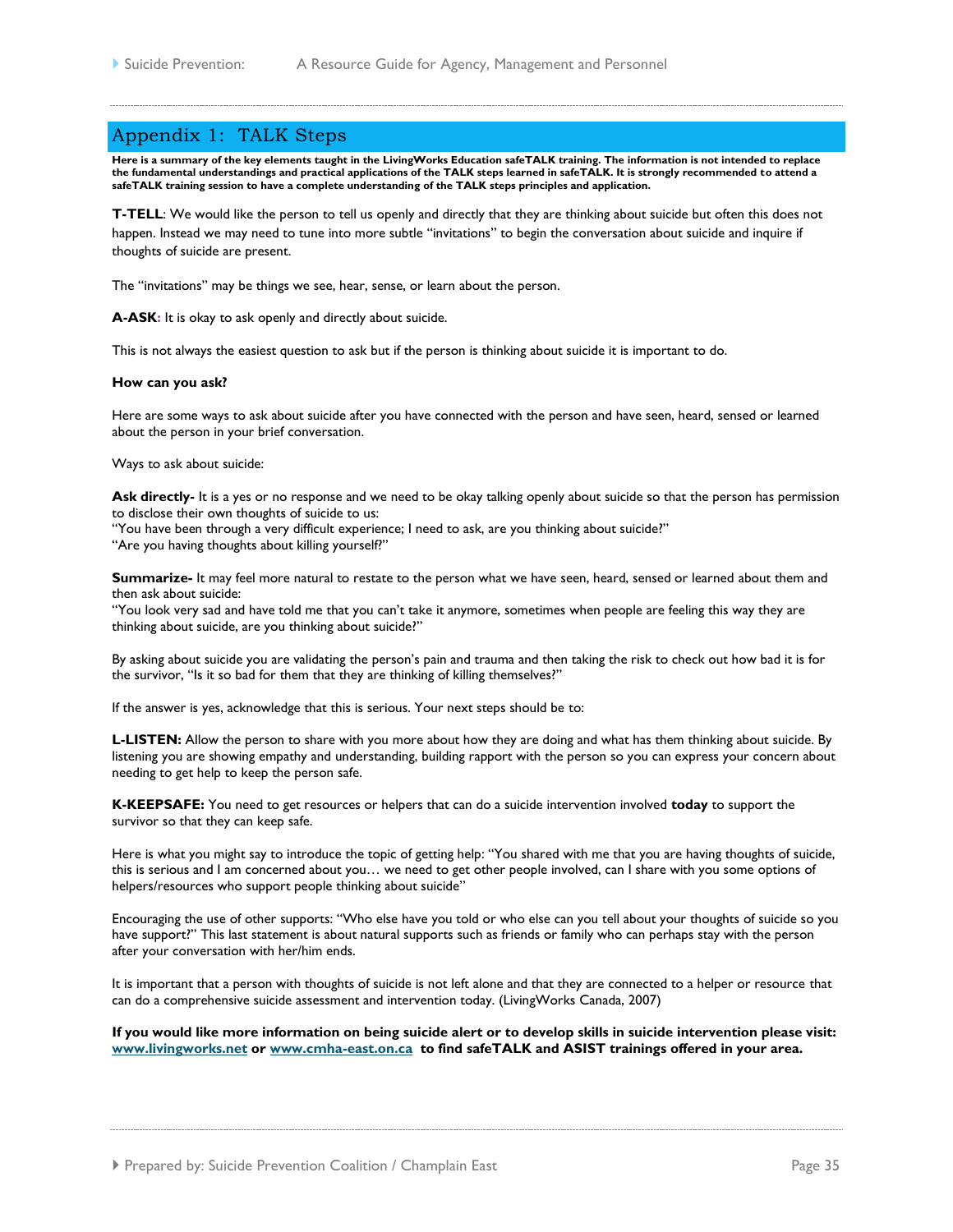# <span id="page-35-0"></span>Appendix 2: Helpful Ways to Communicate to person bereave by suicide

#### **WHAT TO SAY: Helpful Ways to Communicate**

#### **Here are some suggestions about what can be said and helpful to the person bereaved by suicide:**

#### **"What do you need right now?"**

 Then try to meet a basic need (water, food, comfort) and or facilitate connections to what is needed (ride home, calling a support person).

#### **"Can I call someone for you?"**

Providing a phone, sitting with the person if they want while they make a call to a support person.

#### **"Who and what has helped you before during a difficult time?"**

A supporting family member or neighbour, a counsellor, a spiritual care provider or self-care strategies.

#### **"This is a very difficult time for you, can I help in anyway?"**

 Validates the person's experience and opens the door to offer access to resources such as basic needs, security and comfort, connecting the person to help resources if needed (SPRC, 2005).

#### **"Would it be helpful for you to talk about what has happened?"**

 Taking the time to listen, and be present with the person allowing them to share as much as they want. Validating and normalizing their feelings can contribute to the survivor feeling heard, understood, and supported. Respecting the person's privacy if they chose not to talk and open up about their feelings is very important.

#### **"Sudden death can be a traumatic, shocking and overwhelming. Your reaction and feelings are quite normal and understandable"**

 Recognizes the range of reactions and emotions that are understandable given the tragic loss and validates the person's feelings and experience.

#### **"When you are ready, you may want to talk to someone who can help you sort through this experience and all the feelings and thoughts you are having"**

 Letting people know that it is okay to reach out for help. Sometimes, knowing that they are not alone, and that there are help resources (counsellors) who work with people everyday who have gone through what they have, can make a difference.

#### **"When someone dies by suicide, it may seem to overshadow everything else, even the way we think about the person who died. How someone died does not define who your loved one was or your relationship with them"**

 Suicide is a trauma and it is okay to say that the way a person has died does not determine their value, identity, and their importance. It does not diminish love felt for the person who has died or the love he or she may have had for others.

Be patient, sometimes the survivor may find processing information difficult, and their ability to communicate is affected. You may find yourself needing to repeat the same information or answer the same question.

> *\*SOURCE:* Information was adapted from original sources: **Source:** A Guide for Early Responders: Supporting Survivors Bereaved by Suicide. Winnipeg Suicide Prevention Network. Pages 7-11